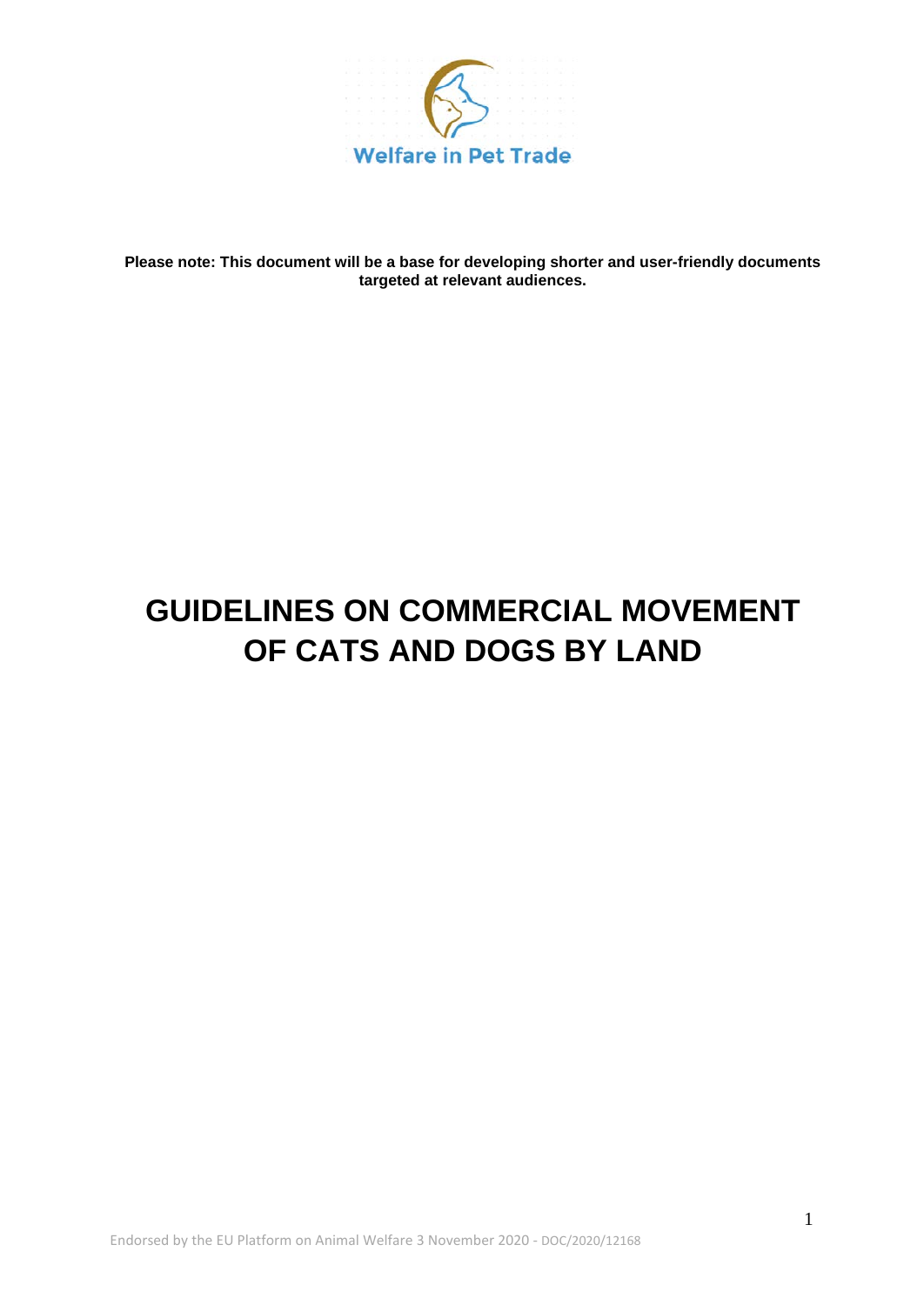

### Table of content

Background Legal basis Scope of guidelines Definitions

#### **Section 1: General conditions for the transport of animals**

1.1 Fitness for transport 1.2 Means of transport and containers 1.3 Transport Practices Loading, unloading and handling Competence of personnel/drivers Separation of different species/types Space allowances 1.4 Water and feeding intervals, journey times and resting period

### **Section 2: Animal health and disease control checks**

- 2.1 Cleaning
- 2.2 Barrier controls
- 2.3 Pre-, during and post-vet checks

#### **Section 3: Vehicle and Transporter Requirements**

- 3.1 Authorisation of transporters
- 3.2 Approval of transport vehicles and trailers
- 3.3 Transport documentation

#### **Section 4: Contingency planning**

- 4.1 Emergencies
- 4.2 Transport of restricted breeds
- 4.3 Transport of animals in extreme weather conditions
- 4.4 Care of sick or injured animals

#### **Section 5: References**

Appendix 1: Contingency plan Appendix 2: Animal health & welfare indicators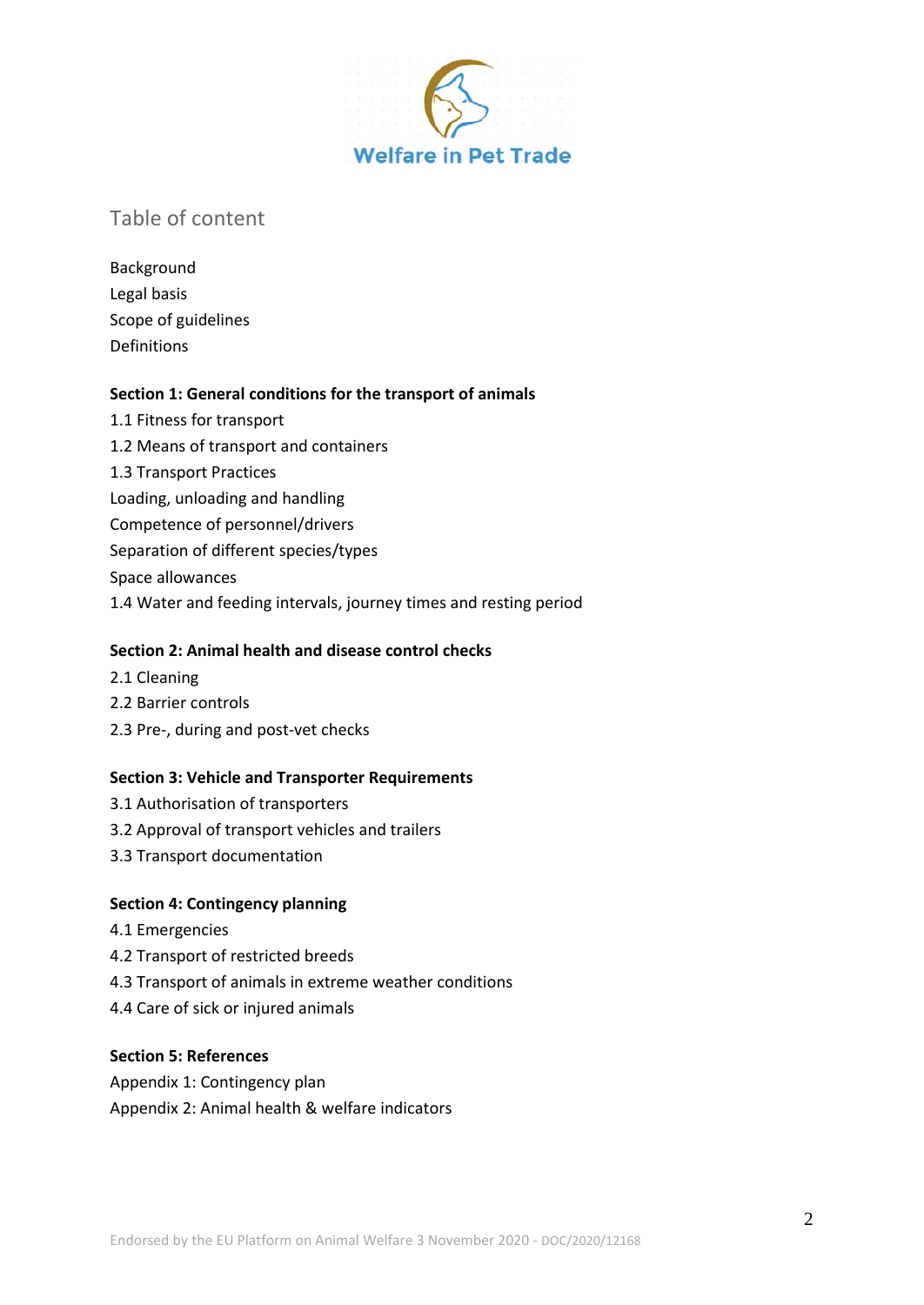

### Background

**Regulation (EC) 1/2005** on the protection of animals during transport, hereafter referred to as 'the Regulation', came into effect on the 1st of January 2007 and aims to provide a level playing field for operators, while ensuring sufficient protection for the animals being transported. The content and impact of the Regulation has been the subject of a Scientific Opinions from the European Food Safety Authority, however, there are almost no specific provisions for the transport of cats and dogs. Due to this, the EU Platform on Animal Welfare voluntary initiative subgroup to safeguard the health and welfare of pets (dogs) in trade, referred to below as 'Subgroup', has produced clear guidelines and considers it important to extend this approach to address all aspects of the health and welfare of cats and dogs during commercial movement, both via delegated acts of the Animal Health Law, developing EFSA opinions as mentioned in regulation (EC) 1/2005, as well as animal health requirements mentioned in Directive 92/65/EEC and the non-commercial movement of pet animals as mentioned in Regulation (EU) No 576/2013.

### Acknowledgements

*Animal and Plant Health Unit, Ministry of Agriculture and Forestry, Finland Animal Health and Welfare Department, National Food Chain Safety Office of Hungary Animal Health and Welfare Division, Department of Agriculture, Food and the Marine, Ireland Animal Welfare Department, Environment Brussels, Belgium Animal Welfare Inspector, Transport, Flanders, Belgium Animal Welfare Office, Ministry for Agriculture and Food of France Animal Welfare Unit, Federal Ministry for Food and Agriculture, Germany Animal Welfare Unit, General Direction of Food and Veterinary, Ministry of Agriculture, Portugal Animal Welfare Unit, Government of Flanders, Belgium Animal Welfare Unit, Ministry of Agriculture, Fisheries and Food of Spain Animal Welfare Unit, Ministry of Agriculture, Nature and Food Quality, Netherlands Animal Welfare Unit, Public Service of Wallonia, Belgium Dipartimento di Medicina Veterinaria, Università degli Studi di Milano, Italy Eurogroup for Animals Ministry of Health-Izsm, Italy Royal Society for the Prevention of Cruelty to Animals (RSPCA) State Veterinary and Food Administration of the Slovak Republic The Animal Health and Animal Welfare and Veterinary Medicine Units, The Danish Veterinary and Food Administration, Denmark The Federation of Veterinarians of Europe VIER PFOTEN / FOUR PAWS - European Policy Office Golden Paws Pet Transport National Contact Points on Transport Biocrime Project Harry Eckman Iwona Mertin*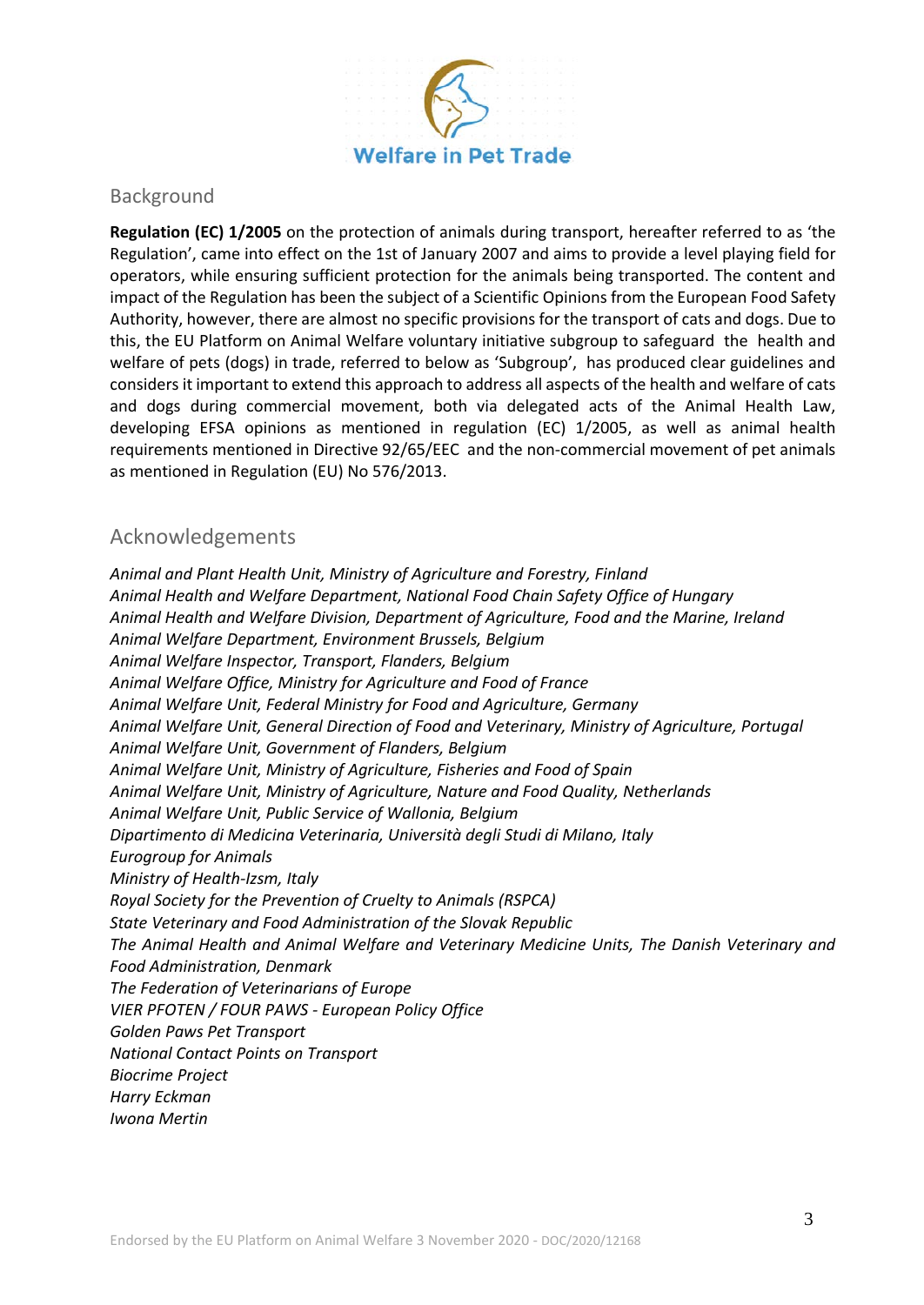

### Legal basis

Regulations and Directives pertaining to the transportation of dogs and cats  $1$ .

- Council Directive 90/425/EEC of 26 June 1990 concerning veterinary and zootechnical checks applicable in intra- Community trade in certain live animals and products with a view to the completion of the internal market
- Council Directive 92/65/EEC of 13 July 1992 laying down animal health requirements governing trade in and imports into the Community of animals, semen, ova and embryos not subject to animal health requirements laid down in specific Community rules referred to in Annex A (I) to Directive 90/425/EEC
- Commission Regulation (EC) No 599/2004 of 30 March 2004 concerning the adoption of a harmonised model certificate and inspection report linked to intra-Community trade in animals and products of animal origin
- Council Regulation (EC) No 1/2005 of 22 December 2004 on the protection of animals during transport and related operations and amending Directives 64/432/EEC and 93/119/EC and Regulation (EC) No 1255/97
- Directive 2013/31/EU of the European Parliament and of the Council of 12 June 2013 amending Council Directive 92/65/EEC as regards the animal health requirements governing intra-Union trade in and imports into the Union of dogs, cats and ferrets
- Decision 2013/518/EU: Commission Implementing Decision of 21 October 2013 amending Part 1 of Annex E to Council Directive 92/65/EEC as regards the model health certificate for animals from holdings
- Regulation (EU) No 576/2013 of the European Parliament and of the Council of 12 June 2013 on the non-commercial movement of pet animals and repealing Regulation (EC) No 998/2003 Text with EEA relevance
- Regulation (EU) 2016/429 of the European Parliament and of the Council of 9 March 2016 on transmissible animal diseases and amending and repealing certain acts in the area of animal health (Animal Health Law)
- Commission Implementing Regulation (EU) 2019/1715 of 30 September 2019 laying down rules for the functioning of the information management system for official controls and its system components (the IMSOC Regulation)

<span id="page-3-0"></span><sup>&</sup>lt;sup>1</sup> With the exception of Regulation I/2005, all these texts have vocation to be integrated in the Animal Health Law regulation. Moreover, the AHL will, through implementing and delegated act, implement more detailed requirements for movement of dogs and cats from shelters and assembly centres.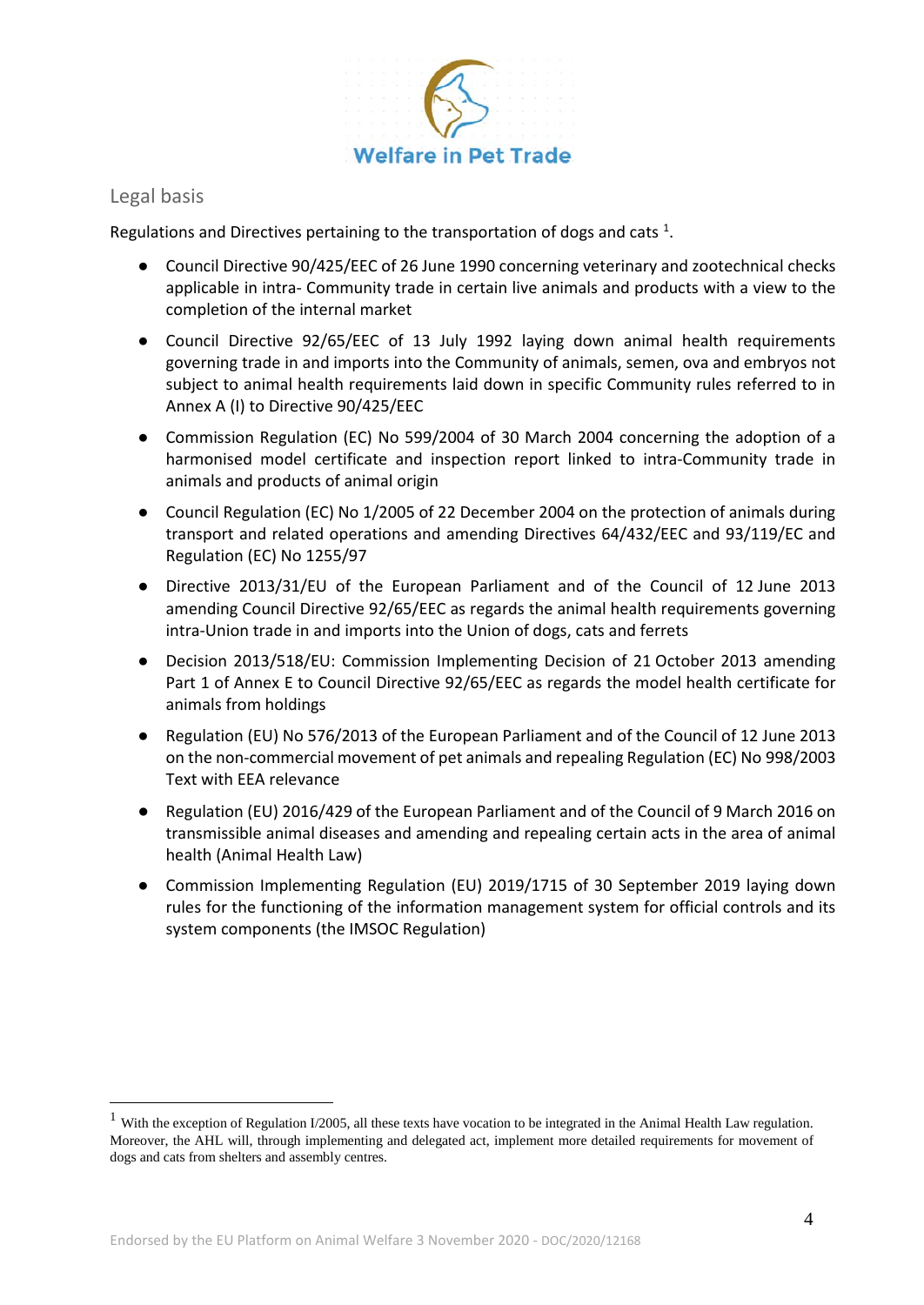

Summary of core legislation



### Scope of guidelines

The focus of these guidelines is to enable the protection of the health and welfare of cats and dogs in commercial movement. This species-specific operational guide applies to anyone transporting or supervising the transport of cats and dogs. In relation to transport by air, while the guidelines do in general apply, further information should be sought from the IATA website (IATA Live Animals Regulations) and from the relevant air carrier.

### Definitions

**Commercial movement:** transport for commercial purposes is not limited to transport with immediate exchange of money for goods or services. Commercial movement that relates to economic activity and covers any transport that, either directly or indirectly, involves or aims to achieve a financial gain.

Regulation 576/2013 – defines 'non-commercial movement' as any movement which does not have as its aim either the sale of, or the transfer of ownership of a pet animal. Therefore, commercial movement should also be defined in terms of the transfer of ownership as well as financial gain.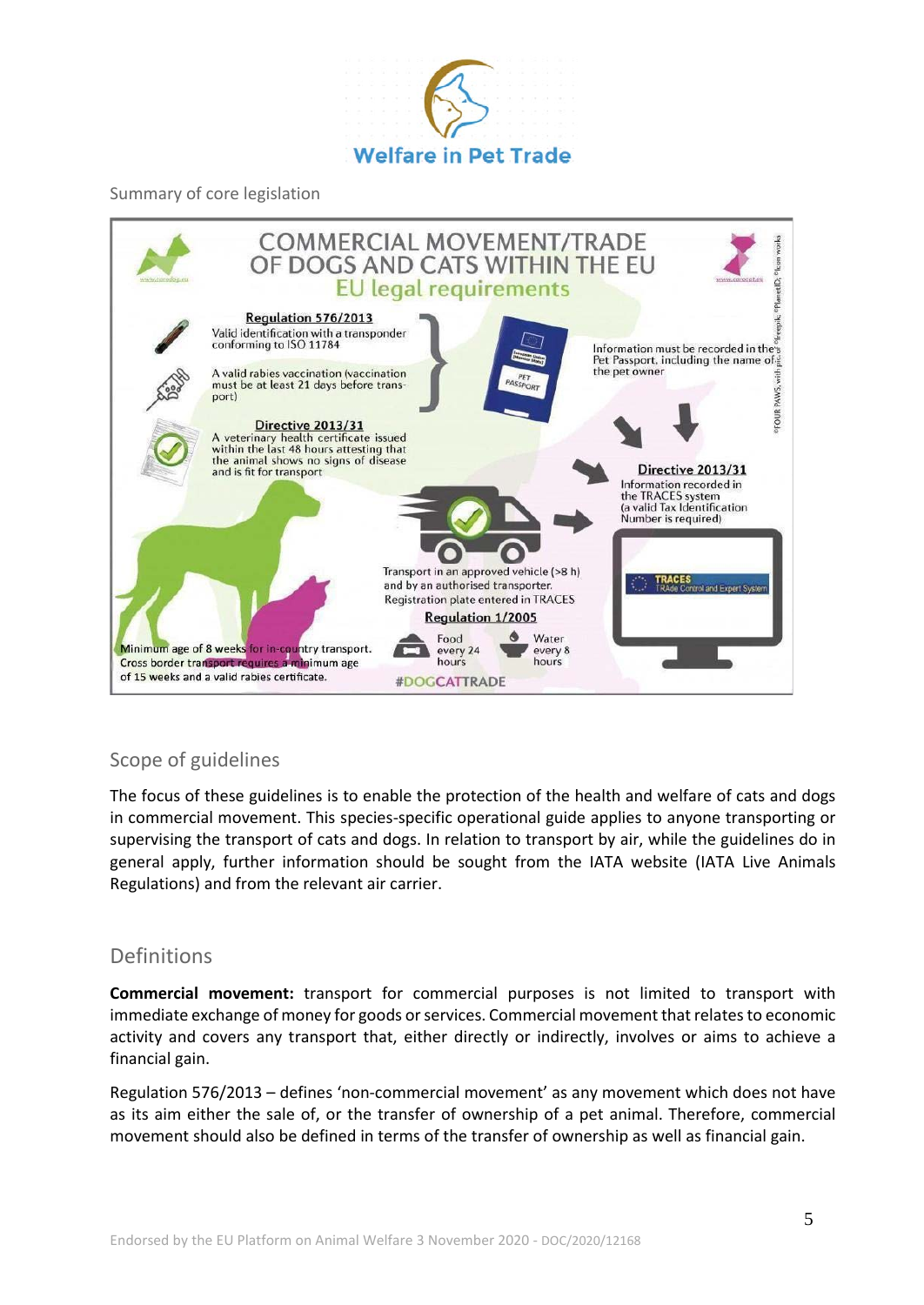

Regulation 576/2013 also states that, in the interest of consistency of Union law, pending the establishment of Union rules governing the non-commercial movement into a Member State from another Member State or from a territory or a third country, it should be possible for national rules to apply to non-commercial movement provided that they are not stricter than those applied to movement for commercial purposes.

| Example case 1        | If a consumer uses a transport company to transport a dog or a cat from point A to B in<br>return for financial gain it is a commercial movement and Council Regulation (EC) No<br>1/2005 applies as well as national pieces of legislation where applicable.                                                                                                                                                                                                                                    |
|-----------------------|--------------------------------------------------------------------------------------------------------------------------------------------------------------------------------------------------------------------------------------------------------------------------------------------------------------------------------------------------------------------------------------------------------------------------------------------------------------------------------------------------|
| <b>Example case 2</b> | If they are transported for breeding regardless of the length of the journey and the<br>number of animals transported                                                                                                                                                                                                                                                                                                                                                                            |
| Example case 3        | If the number of animals being transported that are owned by one individual exceeds<br>five, then it is considered commercial movement unless all the following conditions are<br>fulfilled:<br>$\cdot$ the movement of pet animals is for the purpose of participating in competitions <sup>2</sup> ,<br>exhibitions, or sporting events (or in training for such events); and<br>the owner or the authorised person submits written evidence; and<br>the animals are more than six months old. |
| Example case 4        | If an animal protection association transports dogs between Member States with a view<br>to placing them with third parties for a fee, regardless of whether that activity is for profit<br>or not <sup>3</sup> .                                                                                                                                                                                                                                                                                |

**Animals:** in the case of these guidelines "animals" refers to cats and dogs.

**Attendant:** a person directly in charge of the welfare of the animals who accompanies them during a journey. This must be a person with a knowledge and understanding of the behaviour and welfare needs of animals, who can provide effective management, and can promote, ensure and protect the welfare of the animals in their care. The attendant should have appropriate training and experience, a professional and positive response in providing for an animal's needs and their competence in this role should be gained through formal training and practical experience in the care and transport of animals.

**Competent authority:** the authority of a Member State competent to carry out checks on animal health and welfare or any authority to which it has delegated that competence.

<span id="page-5-0"></span> $2$  Should the regulation change it is recommended that this should apply in all cases where animals are being transported for competitions, regardless of the number of animals 3 CJEU case number C-301/14

<span id="page-5-1"></span>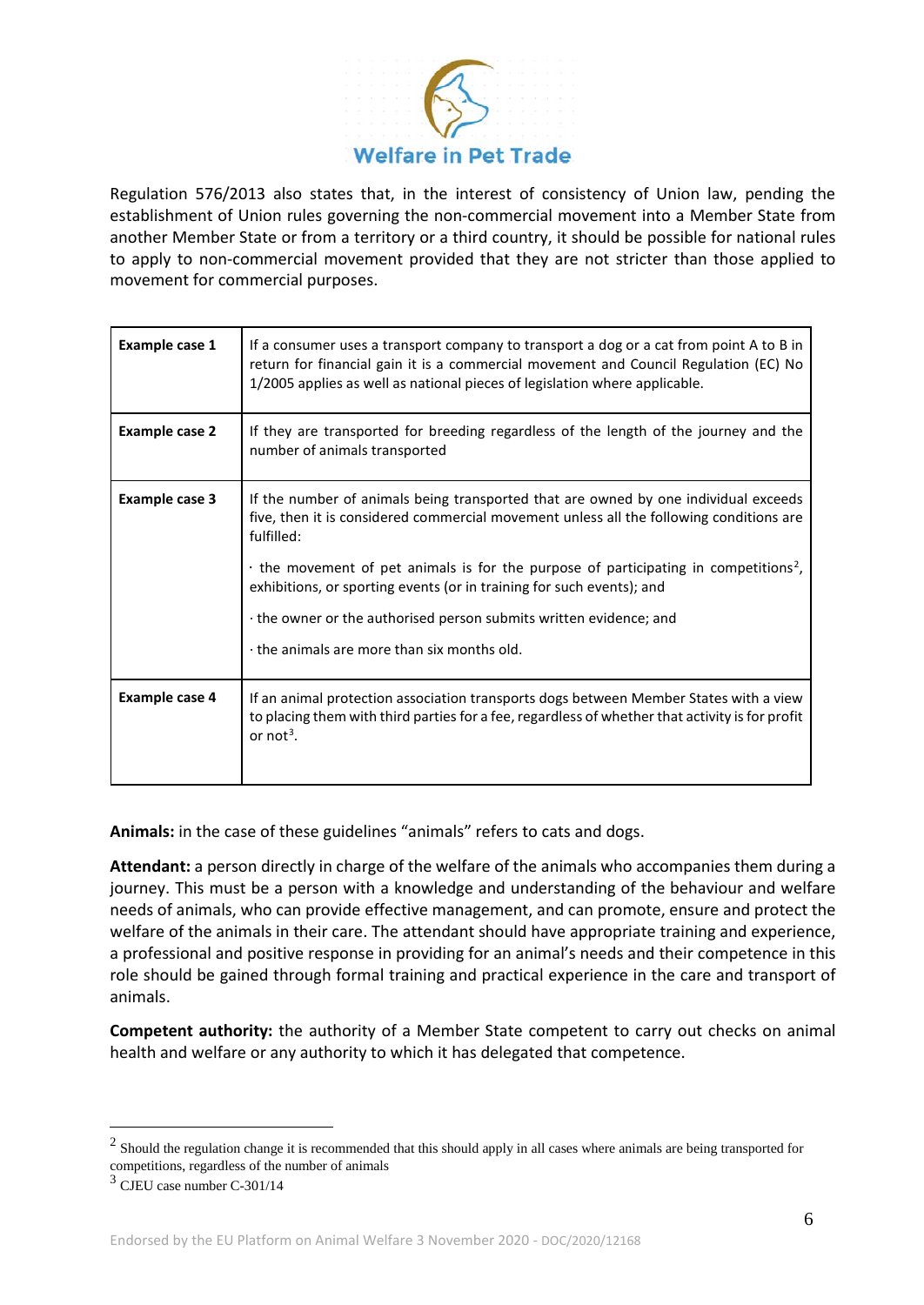

**Container:** any crate, carrier, box, cage, receptacle or other rigid structure used for the transport of animals which is not a means of transport in-of-itself (this may include a built-in container within the transport vehicle).

**Consigner:** the person sending the animals.

**Consignee:** the person receiving the animals at the destination.

**Cat:** (Felis catus), commonly referred to as a house cat. It is a domesticated member of the family Felidae (order Carnivora).

**Dog:** (Canis lupus familiaris), a domestic member of the family Canidae (order Carnivora).

**Driver:** the person driving the transport vehicle. This may be the attendant or it may be a separate individual. They must have the necessary licensing and qualifications for the vehicle being driven.

**Journey:** the entire transport operation from the place of departure to the place of destination, including any unloading, accommodation and loading occurring at intermediate points in the journey.<sup>[4](#page-6-0)</sup>

**Keeper:** any natural or legal person, except a transporter, in charge of or handling animals whether on a permanent or temporary basis.<sup>[5](#page-6-1)</sup>

**Long journey:** a journey that exceeds 8 hours, starting from when the first animal of the consignment is loaded.<sup>[6](#page-6-2)</sup>

Means of transport: car, truck, van, any other means of transport by road<sup>[7](#page-6-3)</sup>.

**Official veterinarian:** the veterinarian appointed by the competent authority of the Member State.

#### **Organiser:**

(i) a transporter who has subcontracted to at least one other transporter for a part of a journey; or

(ii) a natural or legal person who has contracted to more than one transporter for a journey.<sup>[8](#page-6-4)</sup>

**Place of departure:** the place at which the first animal is first loaded onto a means of transport.

**Place of destination**: the place where the last animal is unloaded.

**TRACES system:** Trade Control and Expert System - tool for the administration of animal transports and animal products within the EU and from third countries.

**Transport**: the movement of animals affected by one or more means of transport and the related operations, including loading, unloading, transfer and rest, until the unloading of the animals at the

<span id="page-6-0"></span> <sup>4</sup> According to Reg 1/2005

<span id="page-6-1"></span><sup>5</sup> According to Reg 1/2005

<span id="page-6-2"></span><sup>6</sup> According to Reg 1/2005

<span id="page-6-3"></span> $<sup>7</sup>$  These guidelines are for road transport only. It is possible that a road vehicle may itself, as part of its journey,</sup> be transported by train or ferry, this does not, however, alter these guidelines as animals being transported will still remain inside the road vehicle.

<span id="page-6-4"></span><sup>8</sup> According to Reg 1/2005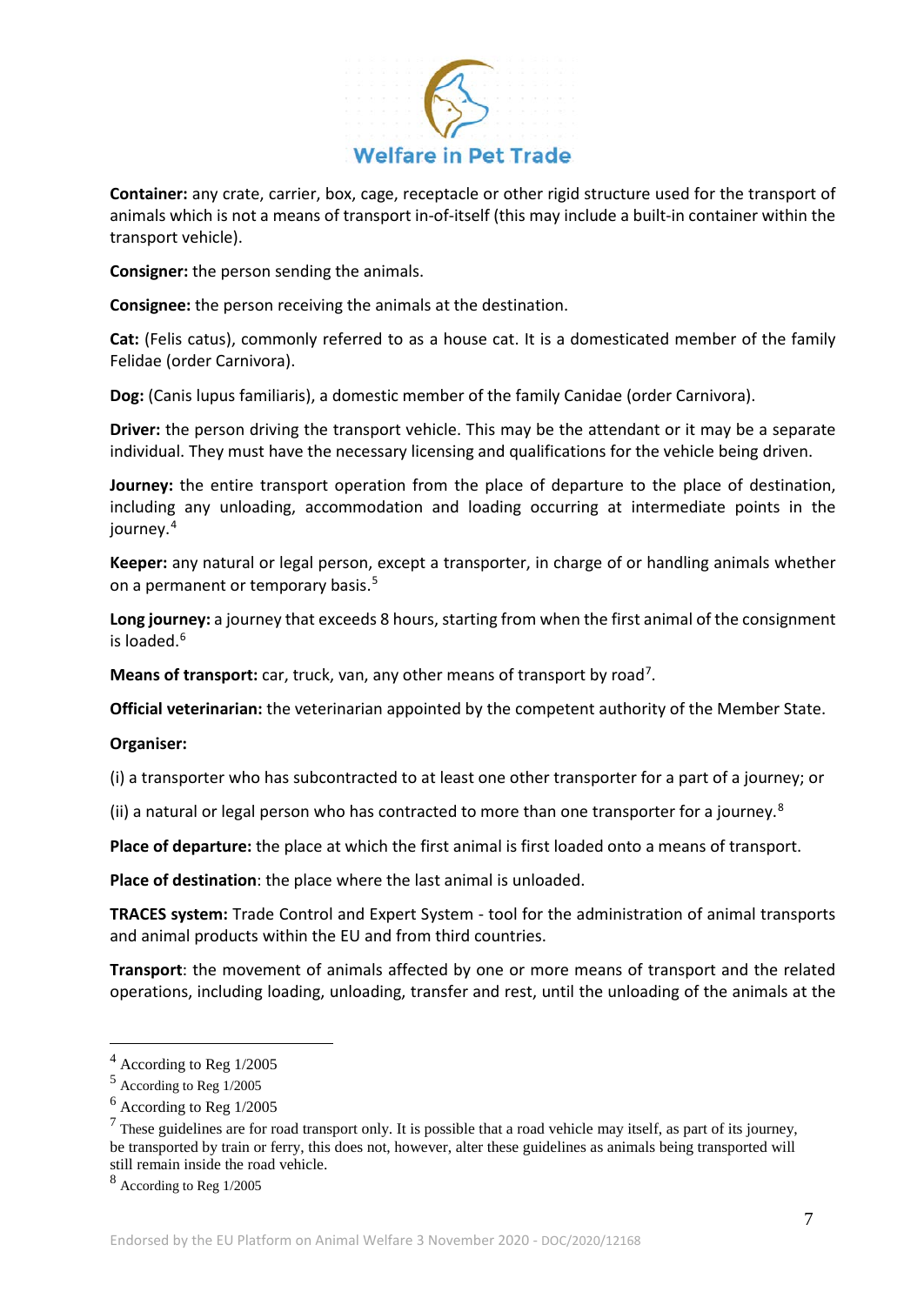

place of destination is completed<sup>[9](#page-7-0)</sup>. For the purposes of these guidelines, the word "transport" refers specifically to road transport but may also be applicable to other forms of transport.

**Transporter:** any natural or legal person transporting animals on his own account, or for the account of a third party.

# Section 1: General conditions for the transport of animals

Correct documents and good preparation for travelling gives the animal and the organiser the greatest chance for a safe, comfortable and problem-free journey. Preparation is essential, such as vaccinations to prevent serious diseases and correct methods of identification improves traceability as well as helping if the animal gets lost<sup>10</sup>. No animal should be transported without being identified by transponder<sup>[11](#page-7-2)</sup> and having received the appropriate or required vaccinations<sup>[12](#page-7-3)</sup> and health checks by a vet. Veterinary advice should be sought before travel to ensure that the animals' health and welfare is protected during the journey as well as checking country specific regulations.

On the basis of this information, the means of transport and the animals are checked for consistency with the documents and compliance with the provisions, particularly those set out in the Regulation. The means of transport must also be inspected in relation to any animal welfare emergencies, especially those requiring immediate treatment. The inspecting authority representative should verify if, according to the Regulation:

- it is a transport in connection with a commercial activity (subject to animal transport legislation)
- if the transport duration is less than or exceeds 8 hours
- if it is a transport within the country's borders, a transport from or into other Community countries (subject to animal health legislation), or a third country

Before the animals' dispatch, the owner is requested to provide required documents depending on the type of transport. It is recommended that the transporter, on the day of transport, has all the documents printed in folders, checks the microchip with a reader and verifies the content of the passport if applicable.

- The documents required for transport must clearly state:
- what type of transport is being carried out
- what animal species are being transported
- how many animals there are
- identification for each individual animal along with their veterinary certification
- how long the journey will last or has already lasted

<span id="page-7-0"></span> <sup>9</sup> According to Reg 1/2005

<span id="page-7-1"></span> $10$  In some countries this is a legal requirement

<span id="page-7-2"></span> $11$  ISO 11784 and ISO 11785 standards

<span id="page-7-3"></span> $12$  Specifically, rabies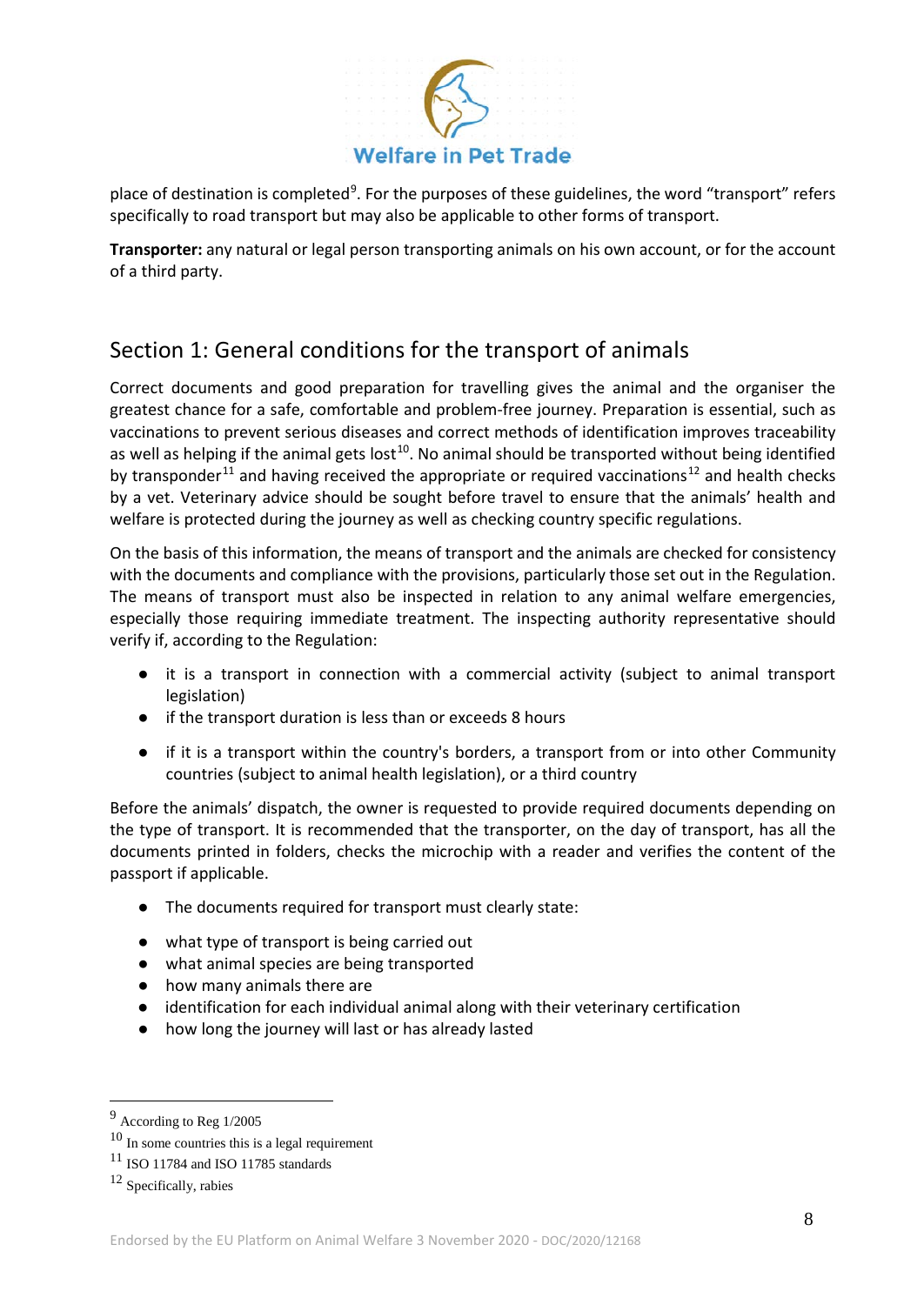

If there is a suspicion that animals are being transported from a third country, further requirements should be considered. In case of any doubts in relation to the necessary documents and/or to the animals' fitness for transport, the transport vehicle is to be taken to an appropriate unloading location (police station, animal shelter, etc.).

# 1.1 Fitness for transport

### General requirements

No animal must be transported unless it is fit for the intended journey and all animals must be transported in conditions guaranteed not to cause them injury or unnecessary suffering. Pets that are injured, diseased or unduly distressed must not be transported, except to a veterinary surgery in the case of an emergency situation. It is the responsibility of the transporter to ensure that these requirements are respected at all times. In addition, the transporter must ensure that all necessary arrangements are made in advance to minimize the length of the journey and meet all of the animals' needs during the journey.

Due to the potential for significant stress, cats and dogs are not to be transported unless absolutely necessary, for the shortest practicable time<sup>[13](#page-8-0)[14](#page-8-1)</sup>.

### **The following animals must not be transported (unless to go to a vet):**

- sick, injured or weak animals e.g. bruising, lameness, swelling.
- animals unable to move independently without pain and discomfort or to walk unassisted: animals must be able to move normally, without pain and should not need to be forced to move.
- animals that are injured with open wounds or external prolapse, e.g. animals with fractures, wounds.
- animals in recovery immediately following a planned surgery e.g. neutering or spaying.
- animals that present physiological weakness e.g. weak as a result of a disease process, injury, starvation, fatigue.
- animals that present clinical signs of an underlying pathological process e.g. significant weight loss, diarrhoea, respiratory problems, nervous signs, loss of appetite.
- body condition score of either 1 or 5 (for details see Appendix 2).
- dogs displaying signs of aggressive behaviour (any animal to be transported must be unmuzzled).

#### Females in pre- and postnatal phase

- pregnant female cat (queen) or dog (bitch) during the last two weeks before the estimated birth or one week after birth unless to a veterinary surgeon for treatment.
- if in doubt the animals should be examined by a veterinarian for evidence of milk in the mammary glands, relaxation of the pelvic ligaments, vaginal discharges or nesting behaviour which may indicate that birth is imminent.

<span id="page-8-0"></span><sup>&</sup>lt;sup>13</sup> Mariti, C., Ricci, E., Mengoli, M., Zilocchi, M., Sighieri, C., & Gazzano, A. (2012). Survey of travel-related problems in dogs. The Veterinary Record, 170 (21), 542.

<span id="page-8-1"></span><sup>&</sup>lt;sup>14</sup> RSPCA - The effect of transport on dog welfare - evidence for the revision of EU regulation 1/2005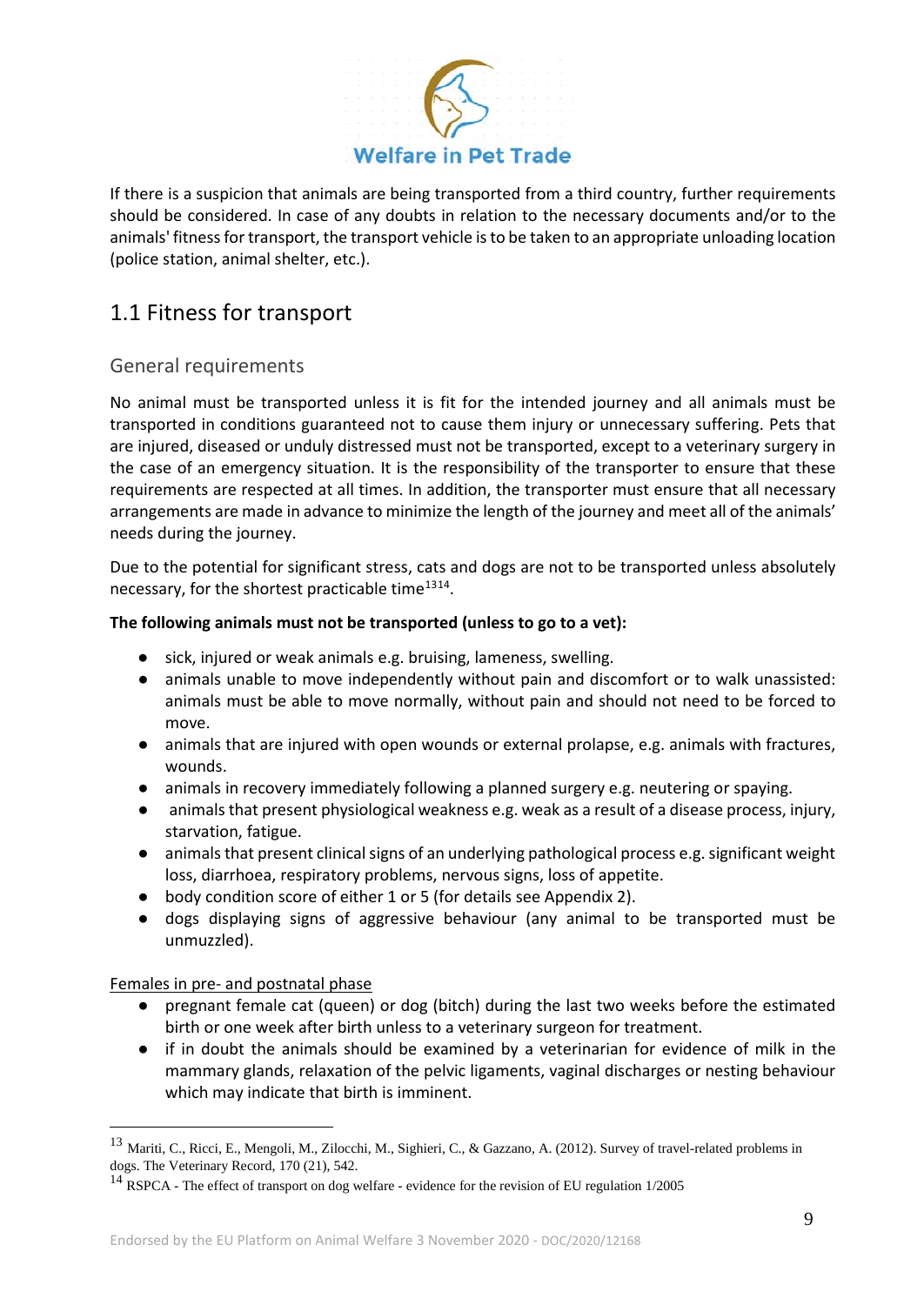

#### Young animals

 $\bullet$  For in-country transport, puppies or kittens<sup>[15](#page-9-0)[16](#page-9-1)[17](#page-9-2)[18](#page-9-3)[19](#page-9-4)</sup> must be over eight weeks of age. For cross-border transport, puppies and kittens must be over 15 weeks of age. Puppies and kittens under these ages must not be transported, unless with their mother, for emergency situations, or if a veterinary surgeon deems it necessary for health and/or welfare reasons.

Sick or injured animals may be considered fit for transport if they are transported under veterinary supervision for or following veterinary treatment or diagnosis. However, such transport shall be permitted only where no unnecessary suffering or ill treatment is caused to the animals concerned. In cases of doubt, veterinary advice should always be sought.

Sedation of dogs and cats prior to transport should rarely be necessary and depending on the agent used can result in adverse effects including their ability to thermoregulate and a heightened response to external stimuli. If there is an exceptional case for sedation on welfare or veterinary grounds, drugs must only be administered under the direction of a veterinarian who is fully appraised of the journey plan. It is also essential that all those concerned with transporting and caring for the animals en route know that they have been sedated and are aware of any special care procedures and contingency plans if the journey is delayed and the sedation begins to wear off. For details on separation of animals, please see section 1.3 of these guidelines.

# 1.2 Means of transport and containers

Animals must be in appropriate containers when being transported. These containers must meet certain minimum requirements.

The animal cargo space of the vehicle used to transport dogs or cats must protect the animals' health, welfare and comfort at all times. This includes:

- Protection from exhaust fumes;
- A sufficient air supply in the cargo space for normal breathing;
- Positioning of the container within the cargo space to ensure each animal has sufficient air for normal breathing;
- Positioning the container so that it is protected from the elements;
- Positioning of the container to ensure the animal can be removed in an emergency;
- Positioning of the container so that animals do not face each other<sup>20</sup>;
- Keeping the interior of the cargo space clean and clear of unnecessary items.

<span id="page-9-0"></span> <sup>15</sup> https://www.alleycat.org/resources/kitten-progression/

<span id="page-9-1"></span><sup>16</sup> https://uk.pedigree.com/puppy/key-milestones

<span id="page-9-2"></span><sup>17</sup> https://www.wikihow.com/Tell-Your-Puppy%27s-Age

<span id="page-9-3"></span><sup>&</sup>lt;sup>18</sup> Potential for abrupt/early separation of puppies from their mothers and littermates before 7-8 weeks of age which

interrupts the natural process of weaning and may inflict acute and/or chronic stress,(Serpell, J., Duffy, D.L., Jagoe, A., 2016 <sup>19</sup> RSPCA. 2017. Vaccinations. Protecting your pet from infectious diseases.

<span id="page-9-5"></span><span id="page-9-4"></span><sup>20</sup> Ideally, all containers in the vehicle should face one side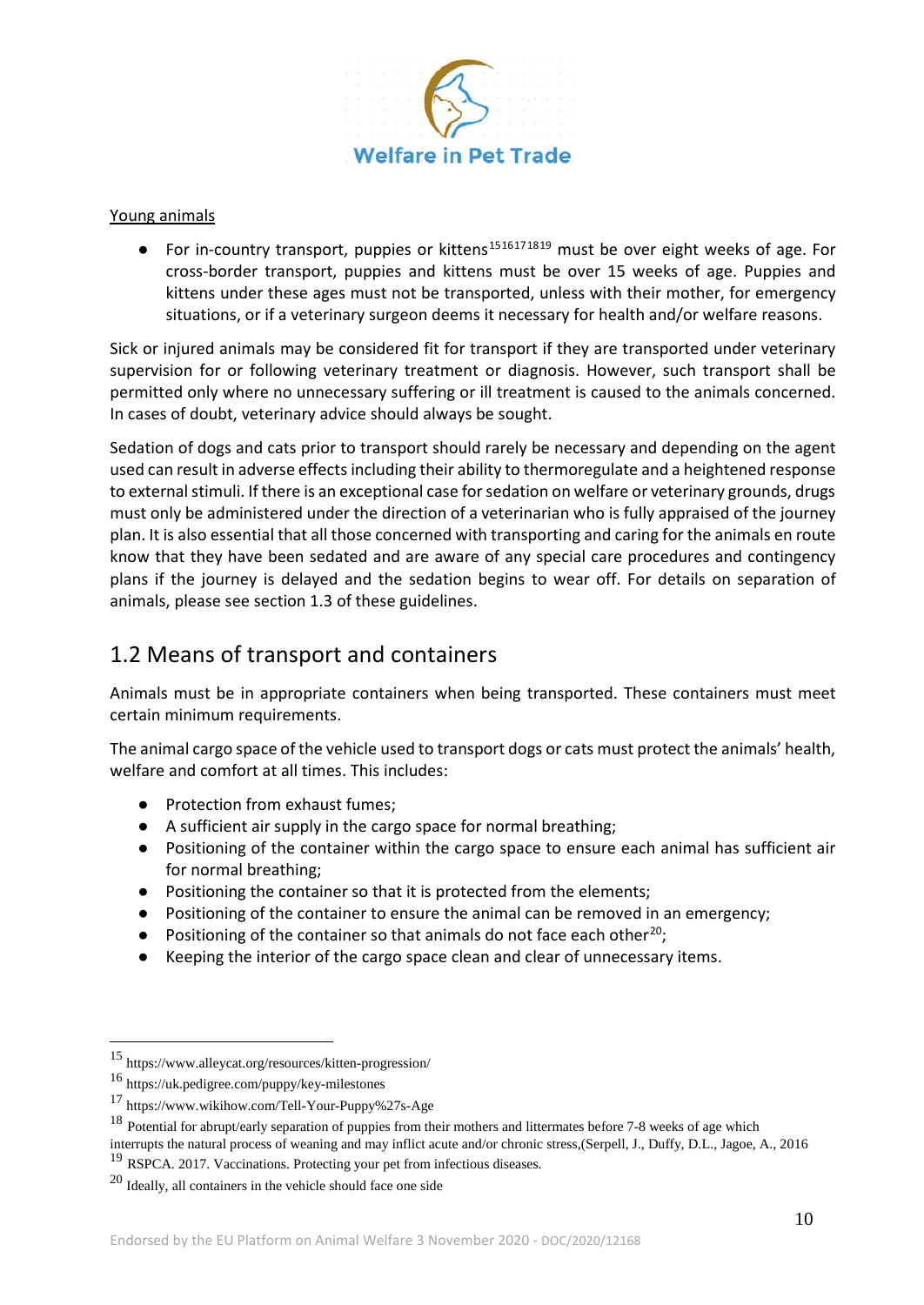

Animals must not be transported alongside harmful materials or substances. Where certain materials are required for example, for cleaning, animals must be protected and separated from these during transport. Such materials may include:

- Cleaning solutions
- Caustic substances
- Strongly scented materials or items
- Animal remains or excreta

The general requirements for vehicles and containers used to transport all species require that they are designed, constructed, maintained and operated so as to:

- Avoid injury and suffering and ensure the safety of the animals
- Have no sharp edges or projections from inside that could injure an animal
- Be constructed of non-toxic material
- Prevent animals from escaping (e.g. the door must be constructed so that accidental opening is prevented), however open easily and quickly in order to remove the animal from the enclosure in an emergency.
- Prevent animals from putting their paws/feet/nose through any ventilation hole or door mesh to limit potential risks of injury to the animal, handlers, or other persons or animals nearby.
- Be durable and robust so as to withstand the stresses of movement during transport
- Provide a suitable non slip floor where applicable
- Protect the animals from inclement weather conditions and extremes of temperature and adverse changes in climatic conditions
- Be easily cleaned, disinfected or disposed as appropriate
- Have a leak proof bottom
- Ensure air quality and temperature is appropriate to the species and number of animals being transported e.g. containers should have ventilation apertures at least on 3 sides
- Provide adequate lighting to allow for the care and inspection of the animals during the intended journey
- Provide access to the animals for the purpose of providing feed, water and care as necessary, and for inspection purposes

### Technical requirements for vehicles

All vehicles are to be secure, legally roadworthy and operated within all relevant transport and highway legislation. When animals are carried this includes the current national legal acts or other relevant legislation. Drivers should ensure that the vehicle they are using has all the necessary permission and certification as required by the national law.

All vehicles used for the transportation of animals are to be regularly serviced<sup>[21](#page-10-0)</sup>. It is the legal responsibility of the transporter to ensure that the vehicle is safe before use.

- The following vehicle checks should be made:
	- Daily: engine oil, coolant levels and tyres
	- Weekly: battery, brake and windscreen washer levels

<span id="page-10-0"></span> <sup>21</sup> For long-distance travel it is recommended to service the vehicle 2-3 times a year.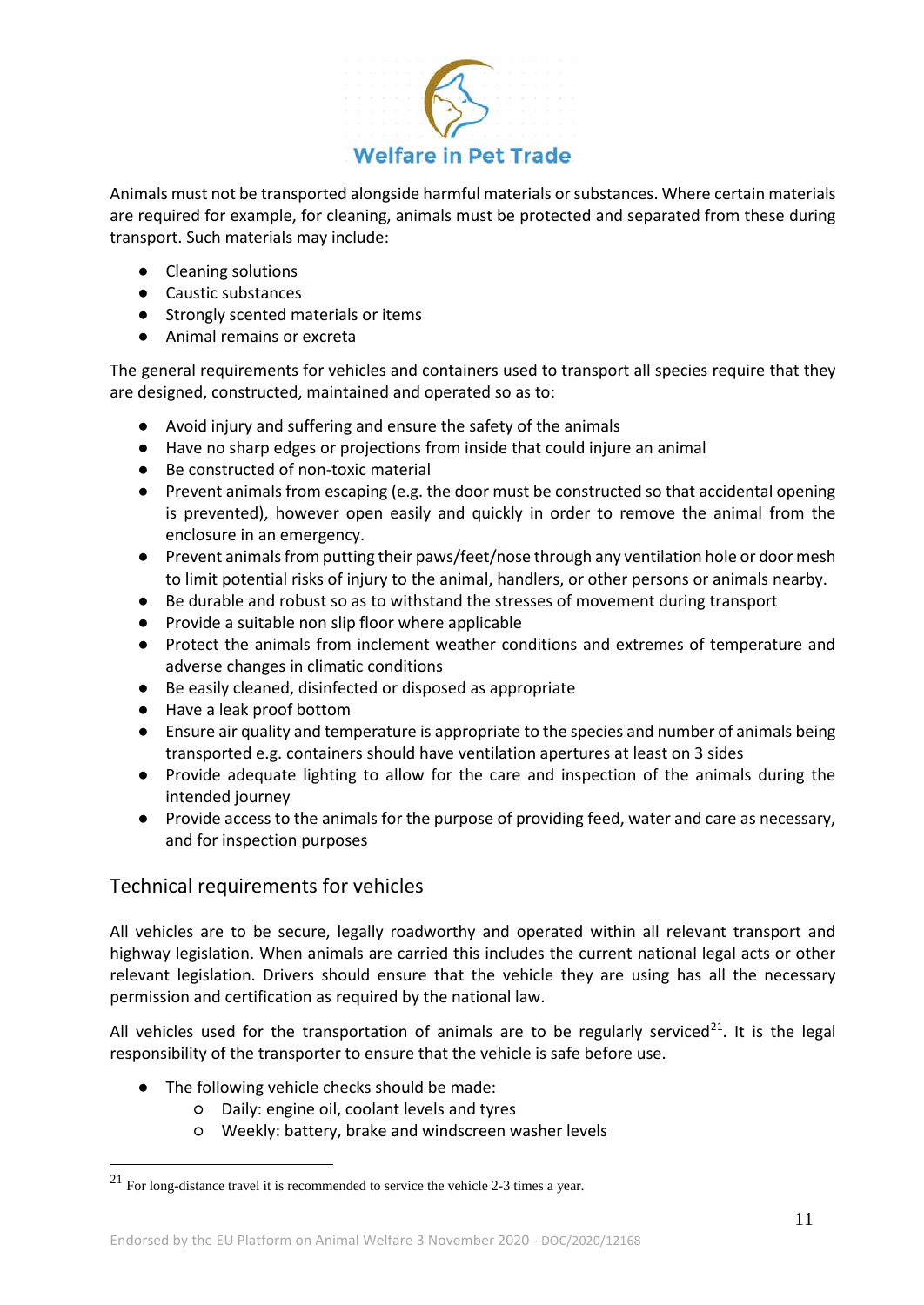

- The vehicle must be identified with (i) a registration number if a rigid self-propelled vehicle, or (ii) in the case of a trailer unit, a unique, permanent, tamperproof, accessible and visible chassis number (depending on a separate traction unit).
- The vehicle (including any moveable containers) must be clearly and visibly marked to indicate the presence of live animals $^{22}$  $^{22}$  $^{22}$ .
- In the case of sea or train journeys, vehicles must have a sufficient number of adequately designed, positioned (adequately spaced) and maintained securing points (lashing points), where applicable, so that they can be securely fastened.

### Ventilation and temperature control

Adequate ventilation and temperature control are required. Vehicles used solely for the purpose of transporting animals are to be fitted with containers of adequate size for the safe transportation of animals and be provided with adequate ventilation so that the animal remains comfortable during the journey regardless of the external temperature or level of humidity. Vehicles should be equipped with devices that allow monitoring of temperature and humidity both inside and outside the vehicle.

Adequate natural and forced (air conditioning) ventilation should be installed in transport vehicles to ensure the quality of the air in the animal compartment of the vehicle is maintained.

The total combined surface area of all ventilation openings of any animal container must make up 14% of the total combined surface area of all walls of the container and have at least one third of the total ventilation area located on the upper half of the container.

Each wall with a ventilation opening must have a projecting external rim to prevent obstruction of openings and must allow a minimum of 2cm air circulation space between the container and any wall or other object.

It must be ensured that:

- There is sufficient air flow and air quality for the number and type of animals being transported.
- Animals must not be restricted to areas where climatic conditions may cause them distress. For cats and dogs, the temperature should ideally be maintained between 15ºC and 25ºC, and never below 10ºC. Insulation and temperature regulation should aim to keep the ambient temperature within these parameters. Best practice would ensure that the temperature remains stable at around 20ºC. Particular attention should be paid when transporting brachycephalic dogs or cats as their ability to thermoregulate is significantly reduced and they are therefore far more susceptible to overheating.
- $\bullet$  Humidity levels should be within 30 to 70 percent<sup>[23](#page-11-1)</sup> but kept ideally at 50% throughout the journey and monitored with a humidity gauge.
- Ventilation is not impeded where containers are loaded on top of one another.
- All vehicles used for the transport of animals must have air-conditioning and at least one electric roof fan in place that operates from an independent power source even when the

<span id="page-11-0"></span><sup>&</sup>lt;sup>22</sup> For vehicles registered in some countries e.g. Sweden it is obligatory to have signs both rear and front.

<span id="page-11-1"></span><sup>23</sup> https://www.extension.purdue.edu/extmedia/VA/VA-16-W.pdf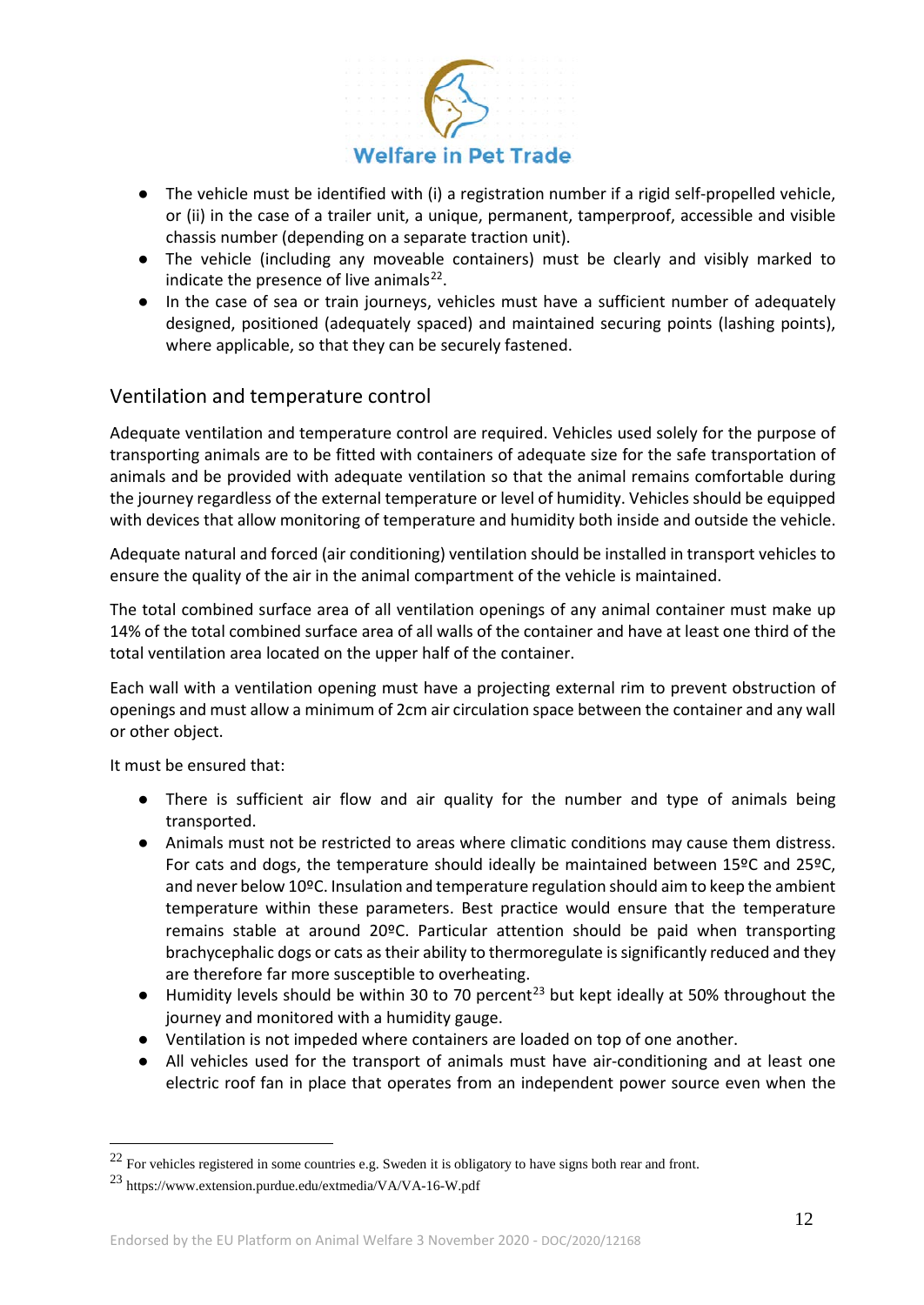

engine of the vehicle is switched off, as well as other means by which the level of ventilation can be adjusted (windows, side vents etc).

● In the case of very large vehicles involved in the transport of multiple containers of animals, it may be necessary to install an alarm on the temperature and humidity monitoring systems that alerts the driver that the temperature or humidity has reached the maximum or minimum level allowable, so that they can take the appropriate action to rectify the situation. It is also recommended to have an internal camera system in order to ensure proper surveillance of animals at any time. This is, however, considered best practice and is therefore recommended for all vehicles irrespective of size.

### Additional provisions for transport in containers

If an animal is transported alone in a container, it is to have enough space to stand up fully and hold its head in a natural position. It should be able to sit erect comfortably, turn around and lie down normally, and rest in a natural position.

In the case of dogs being transported with other dogs, there needs to be adequate space for all dogs to carry out all these behaviours without touching other dogs. Cats have a tendency to sit or lie in closer proximity to each other than dogs when sharing a container, but enough space should still be allowed for them to stand, sit, turn and lie comfortably.

In order to ensure the welfare of the animals being transported, containers must meet the general requirements for means of transport listed above in addition to the following:

- Containers in which animals are transported must be clearly marked indicating the presence of live animals and with a sign indicating the top of the container.
- During transport and handling, containers must be kept upright and secure so as to prevent movement or displacement and should not obstruct the driver's view.
- In the case of containers over 50kg, they must have an adequate number of securing points to ensure they are not displaced during transport.
- Containers must be designed to allow the attendant to provide water and food to the animals and inspect them when necessary.
- Where containers are stacked on top of one another, precautions must be taken to ensure urine and faeces do not leak on the animals underneath.
- The cat container must contain a litter box with enough unused litter to absorb and cover excreta. The litter must be of a suitably absorbent material and be safe and nontoxic to animals.
- If the transport takes more than 6 hours, a container with a sanitary box or equivalent for collecting urine and stools is necessary.
- Suitable, non-slip bedding must be supplied as appropriate. Any bedding material used must be non-toxic, absorbent, non-allergenic and padded so as not to cause injury. "Vet beds" are a recommended suitable bedding. In particular, puppies and kittens of transportable age must be provided with adequate quantities of a bedding material appropriate to the species to ensure their thermal comfort and adequately absorb urine and faeces. Materials such as newspaper, shredded paper, sawdust or straw must not be used.
- The containers should be draft and fume-free and well-ventilated.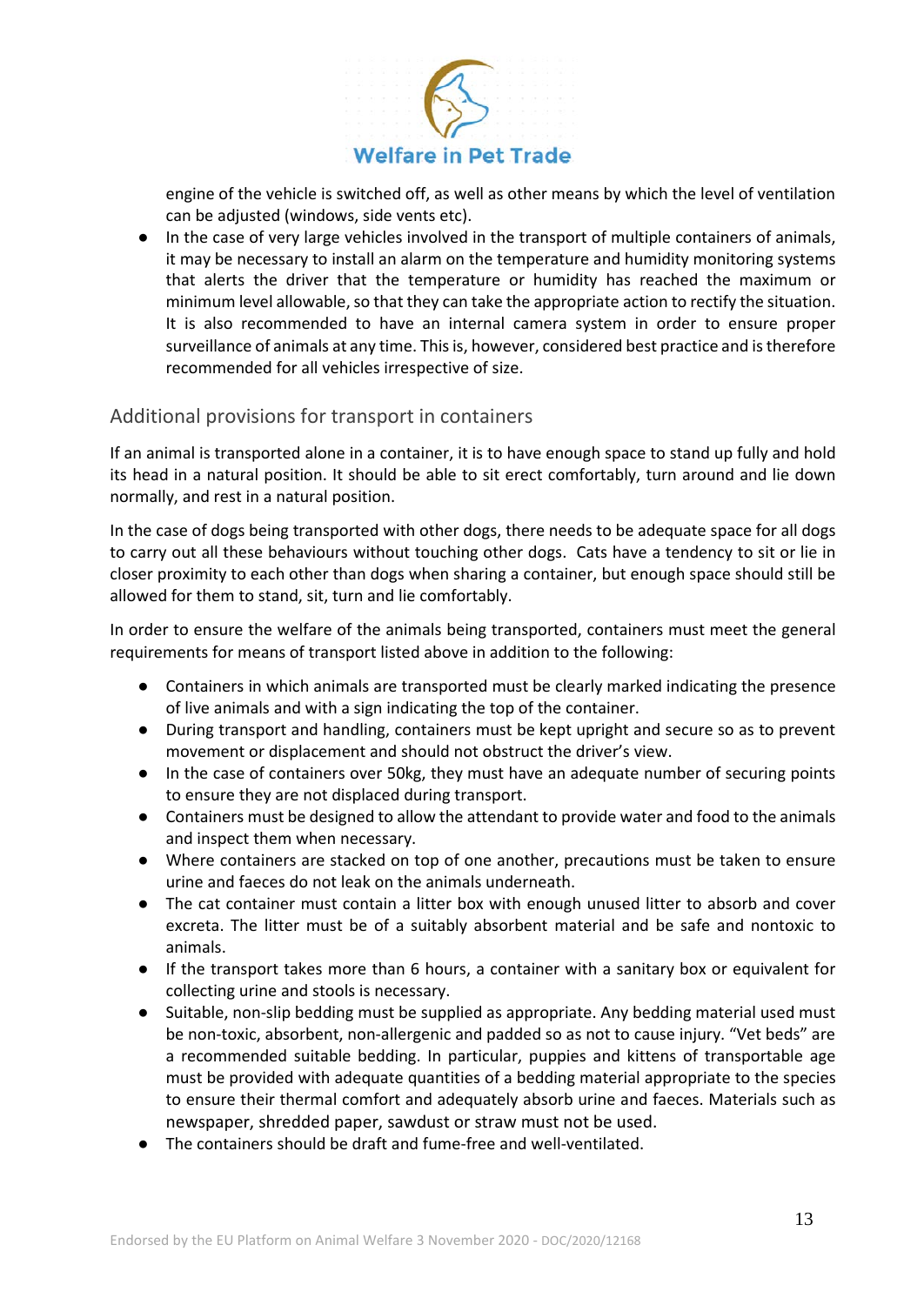

- Distressing stimulation through noise, sight, smell, touch or movement (as a result of driving style, for example) is to be kept to a minimum  $24$ .
- Containers should not be placed in such a way where during transport or loading any animals are facing each other.

Cardboard carriers must not be used as they can become damp and insecure. Carriers are not to be opened during transit unless absolutely necessary and in such cases are to be done by authorised persons in an enclosed area so that the animal cannot escape.

If feasible familiar smelling items should ideally be provided to make transportation of the animal more comfortable.

# 1.3 Transport Practices

### Loading, unloading and handling

To facilitate the loading and unloading, the vehicle should have low ground clearance. Animals must already be transferred into appropriately sized transportation containers before being loaded into the vehicle $25$ .

Loading and unloading must be conducted so as to avoid injury, distress and suffering and ensure the safety and comfort of the animals, and any equipment used must be adequately designed, constructed and maintained.

Easy access to each animal must be ensured, therefore no obstacles should be present in front of the container entrance and all vehicles must carry a suitable ladder if one is required to access the animals.

Appropriate lighting within the vehicle must be provided to facilitate loading, unloading, inspection and care of the animals during transport. Additionally, a torch should be carried for emergencies.

The use of legally sold species-specific pheromone products in the vehicle can be considered as it may help to alleviate stress associated with transport.<sup>22</sup>

Owners/shelters/breeders should be seek advice on how to habituate dogs or cats to a container using positive reinforcement techniques, to ensure the animals, as much as possible, do not have negative associations with the lead up to, and actual transport<sup>[26](#page-13-2)</sup>.

### Competence of personnel

The personnel loading, handling and transporting the animals must be competent regarding the health and welfare of the species being transported and carry out their tasks without using violence

<span id="page-13-0"></span> $24$  This provision applies generally, not only when animals are into containers.

<span id="page-13-1"></span><sup>25</sup> Unless the containers are built in.

<span id="page-13-2"></span><sup>26</sup> https://wsava.org/wp-content/uploads/2019/12/WSAVA-Animal-Welfare-Guidelines-2018.pdf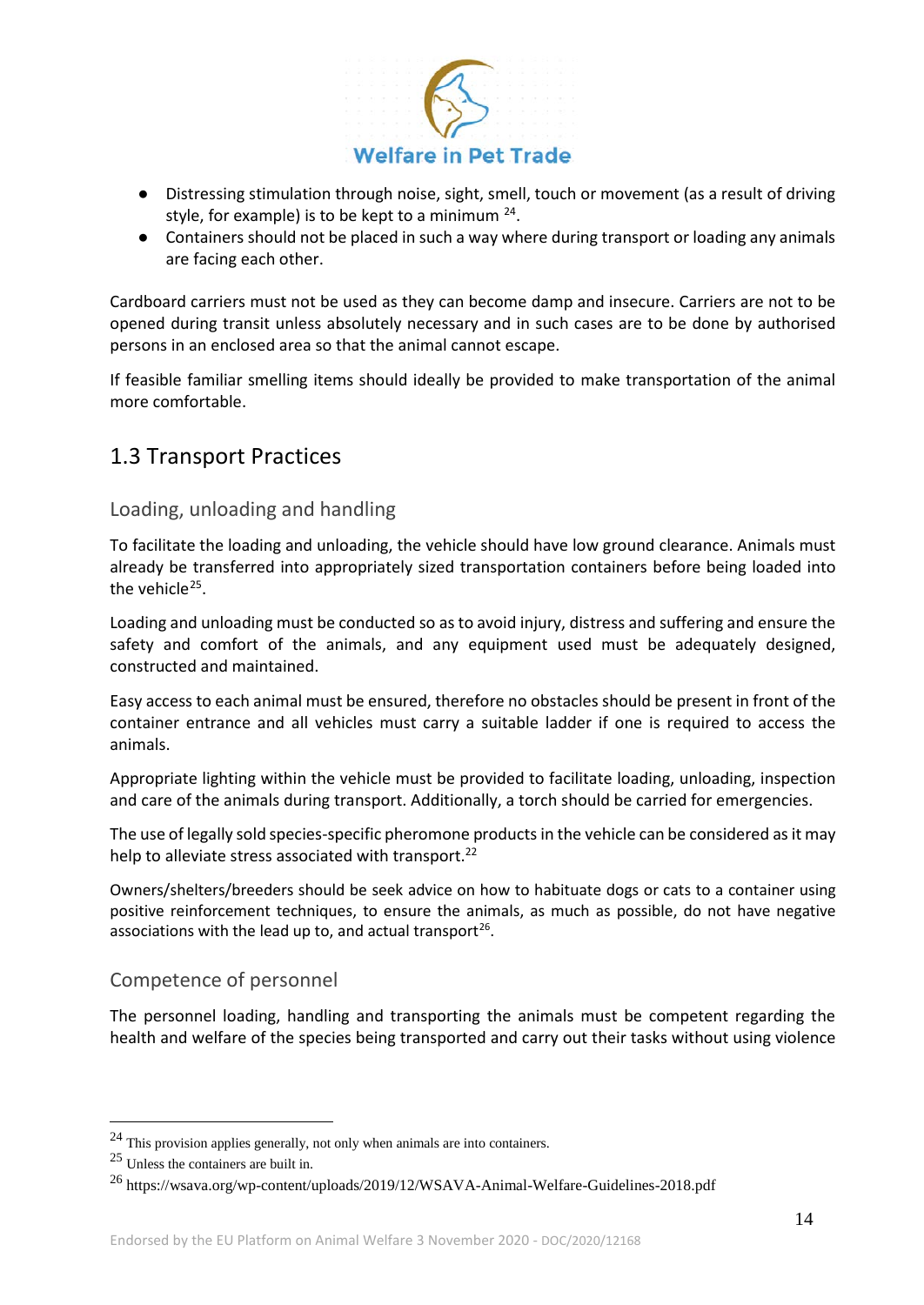

or any methods likely to cause unnecessary fear<sup>[27](#page-14-0)[28](#page-14-1)</sup>, injury or suffering, also in case of emergency. Animals must be handled in such a way that ensures their welfare is respected at all times and without using any unnecessary force.

Personnel involved with the transport and care of animals must have the necessary licencing qualification/experience. For example, the person driving the vehicle must have the required license and permits to do so. The attendant must have the necessary knowledge, training and/or experience to ensure the welfare of animals in their care. It is recommended that there must always be two personnel present. However, if for any reason there is only one person present, they must have all the necessary licensing, knowledge, experience and training to undertake all task.

All personnel should be familiar with the signs of heatstroke in dogs and cats (section 4.3) and the appropriate actions to take in terms of first aid.

### Appropriate equipment and materials

For the safe transport of dogs and cats, having the correct equipment and materials is essential.

Equipment should be designed a fit for purpose and cleaned, checked and maintained regularly. Any attendant or person having access to the equipment should have knowledge of its correct use and training of how to use it, if appropriate.

There should be enough equipment and materials for the number of animals being transported with spares provided in case of damage or emergency.

Suggested equipment and materials may include animal handling equipment including leashes and muzzles as well as emergency restraining equipment; bowls, food, water, blankets, towels, bedding, litter, cleaning materials and equipment, garbage bags, "poo bags", toolkits and first aid kits.

### Separation of different species and types

In general animals should be transported in compatible groups and the following animals should be transported separately:

- Animals of different species (it is strongly recommended that transporters do not transport cats and dogs together unless they are used to one another as species).
- Animals of significantly different sizes or ages
- Sexually mature males from females, especially females in heat should be transported separately from mature males
- Animals known or likely to be hostile towards one another<sup>[29](#page-14-2)</sup>
- Unfamiliar dogs are not to be mixed in the same carrier for the purpose of transportation

<span id="page-14-0"></span><sup>&</sup>lt;sup>27</sup> Gaultier, E., Bonnafous, L., Vienet-Lagué, D., Falewee, C., Bougrat, L., Lafont-Lecuelle, C., Pageat, P., 2009. Efficacy of dog-appeasing pheromone in reducing behaviours associated with fear of unfamiliar people and new surroundings in newly adopted puppies. Veterinary Record 164, 708-714.

<span id="page-14-1"></span><sup>&</sup>lt;sup>28</sup> McMillan, F.D., 2017. Behavioral and psychological outcomes for dogs sold as puppies through pet stores and/or born in commercial breeding establishments: Current knowledge and putative causes. Journal of Veterinary Behavior: Clinical Applications and research. 19, 14-26.

<span id="page-14-2"></span> $29$  All of the above is possible if the animal containers are facing one side and the animals are not directly exposed to each other.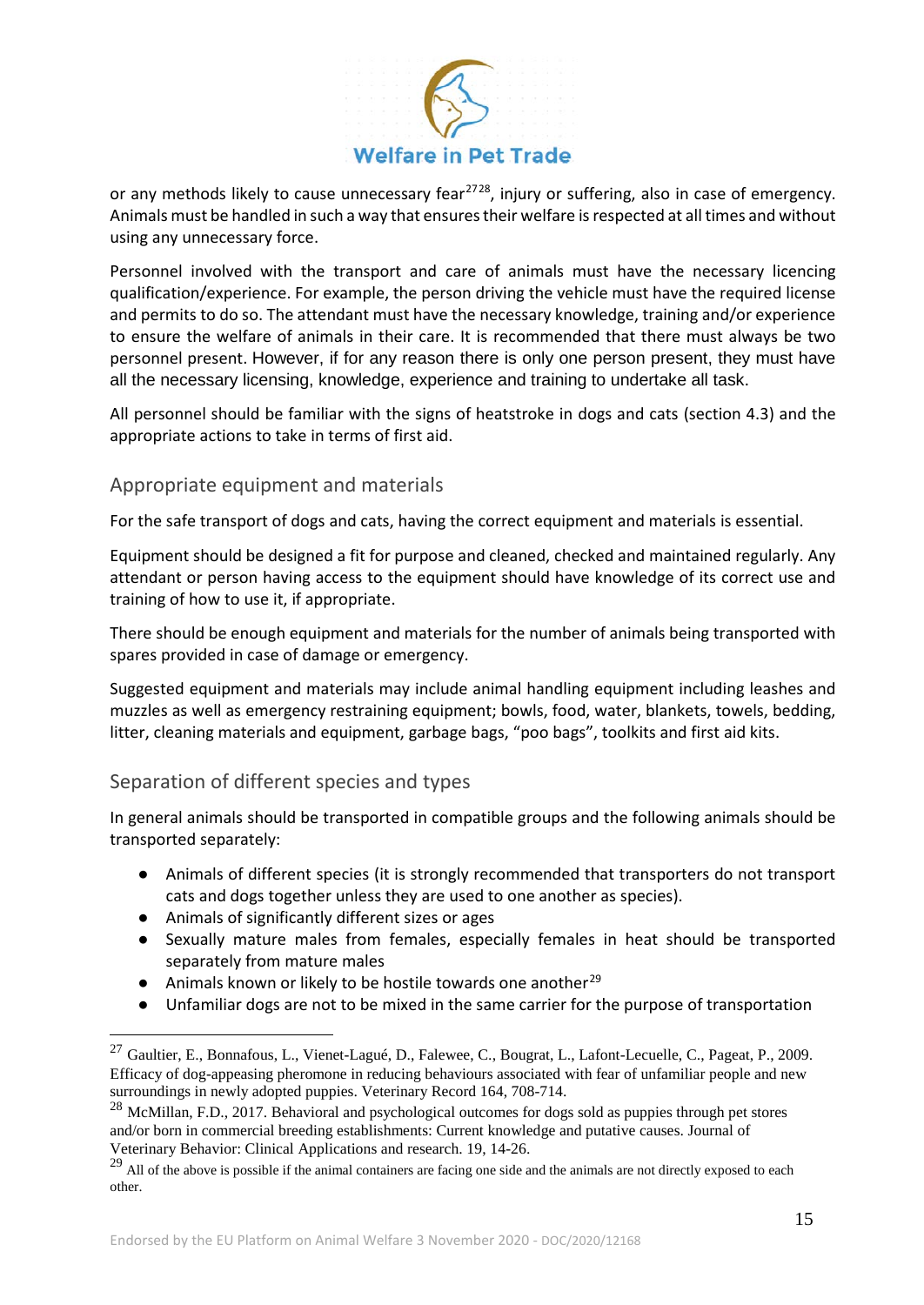

- Unfamiliar cats are not to be mixed in the same carrier for the purpose of transportation
- If dogs and cats are being transported together, containers must be arranged in a manner where dogs do not walk in front of cats when being loaded or unloaded onto the vehicle (including during rest stops)

In cases where animals have been raised in compatible groups, are comfortable with one another and there is evidence for this<sup>30</sup>, then the categories referred to in the first 3 bullet points above may be transported together but the ultimate decision should depend on the behaviour and situation at the time of the travel.

### Space allowances

It is the responsibility of the transporter/organiser to ensure that adequate floor area and height is provided in the vehicle/container for the animal or animals being transported.

The space allowance per animal must always meet minimum requirements (see below), but more space may be required depending on the following parameters:

- The size and species of animal
- The number of animals in the individual animal compartment
- The greater the length of the intended journey
- The anticipated weather conditions for the duration of the journey e.g. more space should be provided for longer journeys and in hot weather conditions.

The space provided for each animal being transported must be sufficient so as to ensure that:

- The animals can stand up fully and hold their head in the natural position
- They can each comfortably sit, turn, lie down and rest
- They can move around in the vehicle/container so as to access water and feed as appropriate

Calculating the minimum size of containers [31](#page-15-1)[32](#page-15-2)[33:](#page-15-3)



 $30$  E.g. the owner gives indication if animals can be paired but the ultimate decision belongs to the transporter and depends on the behaviour and situation at the time of the travel.

<span id="page-15-1"></span><span id="page-15-0"></span><sup>31</sup> https://www.impact-unleashed.com/pet-relocation-travel/how-to-measure-your-pet-from-their-crate/attachment/expetriatecrate-size-6-12-15-2/

<span id="page-15-2"></span><sup>32</sup> https://drive.google.com/file/d/19-3BYD-Vrg\_MZ2fuPngHCPoGrqLXtwMD/view

<span id="page-15-3"></span><sup>33</sup> <http://www.jordbruksverket.se/download/18.7c1e1fce169bee5214fad39b/1553851303158/2019-007.pdf>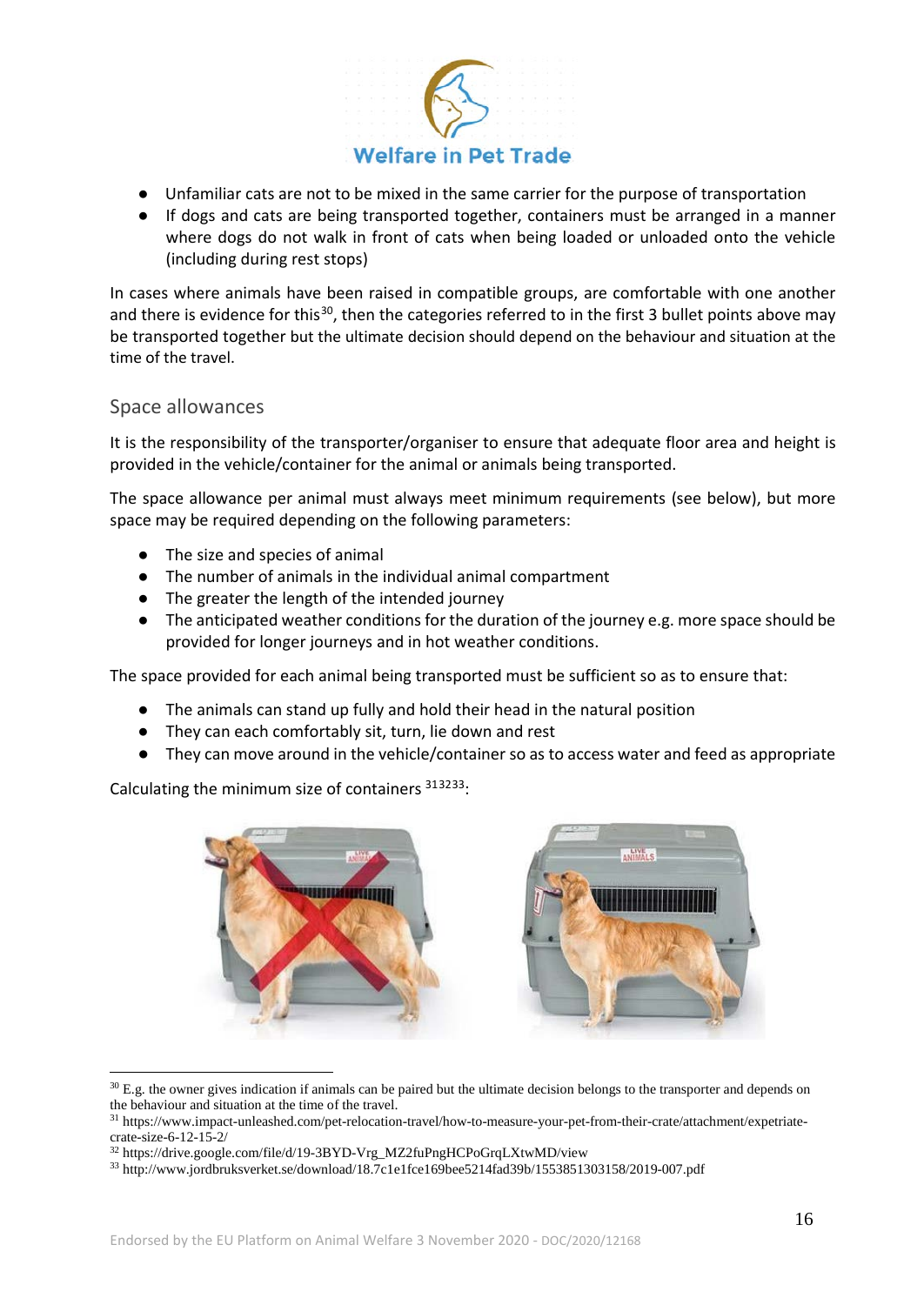

Length: While standing, the dog or cat should be measured from the tip of its nose to the base of the tail. Between 5cm and 12cm should then be added to this (from cats and small dogs to large dogs) to calculate the correct length of container.

Height: While standing, the dog or cat should be measured from the tips of the ears (for pointed eared dogs) or the top of the head (for floppy eared dogs) and then 12cm should be added to calculate the correct height of the container.

Width: While standing, the dog of cat should be measured at its widest point (usually the shoulders). The width of the container should be calculated at 2.5x the animal's width.

If necessary, a cat might be delivered to the transporter in their own carrier that can then be placed into the built-in container. Such a carrier must fulfil the space requirements as outlined above and the container it is to be placed in must be big enough to accommodate both the animal and its carrier (also allowing for a litter tray, food and water).

# 1.4 Water and feeding intervals, journey times and resting period

All transport must be carried out without delay to the place of destination and the welfare of the animals must be regularly checked and appropriately maintained throughout the journey. For all journeys, the journey starts when the first animal is loaded onto the means of transport and ends when the last animal is unloaded at the destination.

It is recommended for the transporter to provide only dry food that is kept in sealed separate storage containers for cats and dogs. It is also advised that adult animals are not to be fed 6-8h before being picked up by the transporter and dogs should be walked before being loaded.

The species, age, condition and veterinary dietary requirements of the animals as well as the length, weather conditions and purpose of the intended journey will affect feeding and watering regimes. For example, kittens and puppies will likely need to eat more frequently than older cats and dogs. It may, in certain circumstances, be advisable to modify the diet or withdraw food to reduce the possibility of discomfort, vomiting, soiling of bedding/litter during the journey.

As an absolute minimum, the Regulation requires that animals are fed every 24 hours and given water at intervals of not more than 8 hours. However, to ensure the comfort and welfare of animals it is the recommendation of these guidelines that food is to be offered twice daily for both adult dogs and cats, with breaks every 4 hours to provide water. If the animal has any special feeding requirements certified by a veterinarian or due to young age, there must be clear written instructions provided by the owner.

Food and water bowls or receptacles must be:

- Securely attached to the inside of the transport container
- Placed so they can be filled from the outside of the container
- Designed, constructed or installed so that the animal cannot leave the container through the food and water openings
- One feeding and one water bowl provided for each animal. These must be separate receptacles.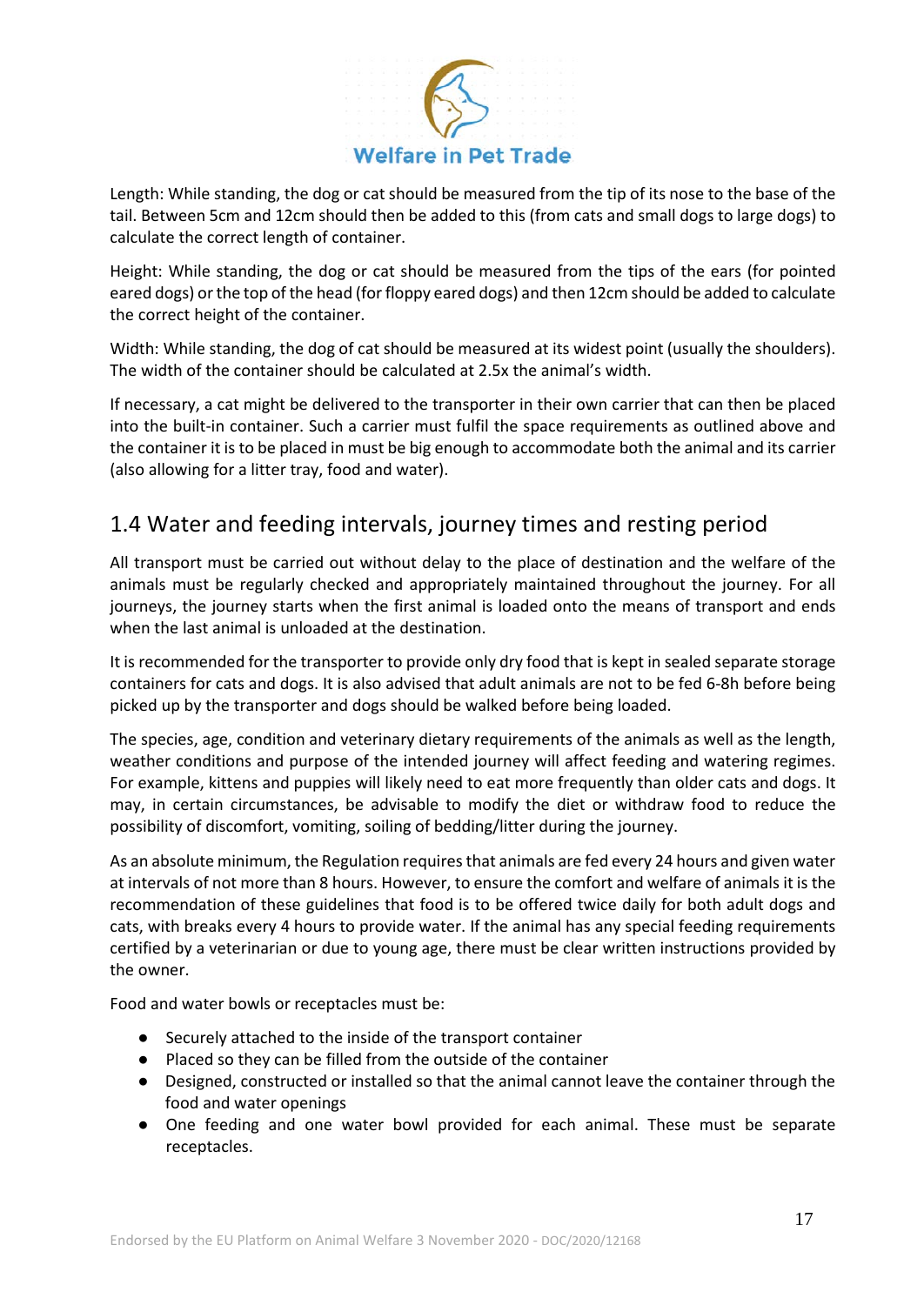

Consignors must certify that each animal was offered food 6-8 hours prior to delivery to a transporter and water within the 4 hours preceding delivery of the animal to a transporter (or intermediate handler for transportation), and must log the date and time the food and water were offered and state whether any was eaten or drunk.

The logged information and certified statement should be securely attached to the animal's container with clear instructions for and specific in-transit food, water requirements that fall outside the normal transport recommendations or any medical requirements for the journey's duration.

The Certification statement must contain the following information:

- Consignor's name and address
- Microchip number or tattoo assigned to the animal and a description of the animal
- Time and date the animal was last fed and watered and specific instructions for the next feeding(s) and watering(s) or medical requirements for the journey's duration
- Consignor's signature and the date and time the certification was signed

Animals must be observed on a continuous basis:

- They have sufficient air for normal breathing
- The ambient temperature in the cargo space is not greater than 25°C or less than 10°C and ideally kept at a steady 20°C.
- The animal does not show signs of obvious physical distress, such as:
	- Laboured breathing
	- Excessive salivation
	- Vomiting/diarrhoea
	- Frantic scratching, chewing or biting on the transport container
	- Frantic sounds

#### Dogs

One feeding bowl and one water bowl must be provided for each dog. These must be separate receptacles. Dogs are to be exercised immediately before loading to allow them the opportunity to urinate and/or defecate.

Transporting dogs by road requires regular breaks (every 4 hours) to check their container and bedding, monitor them as applicable and allow them the opportunity to urinate and/or defecate. Each dog should, one at a time, be safely and securely removed from their container on a double leash and taken outside the vehicle by the attendant in order to exercise and toilet. No more than one dog should be handled at a time. These rest/break stops must be undertaken in locations that allow for the safe removal and exercise of the dogs. It is recommended that dogs should be taken out in the same order at each break to establish a routine. Areas chosen for breaks should be well lit and where there are no obvious dangers or risks to the dog present. Breaks should be long enough to allow dogs to eat and drink if they want to, and for the food and water to be ingested enough to avoid feelings of sickness when the journey commences.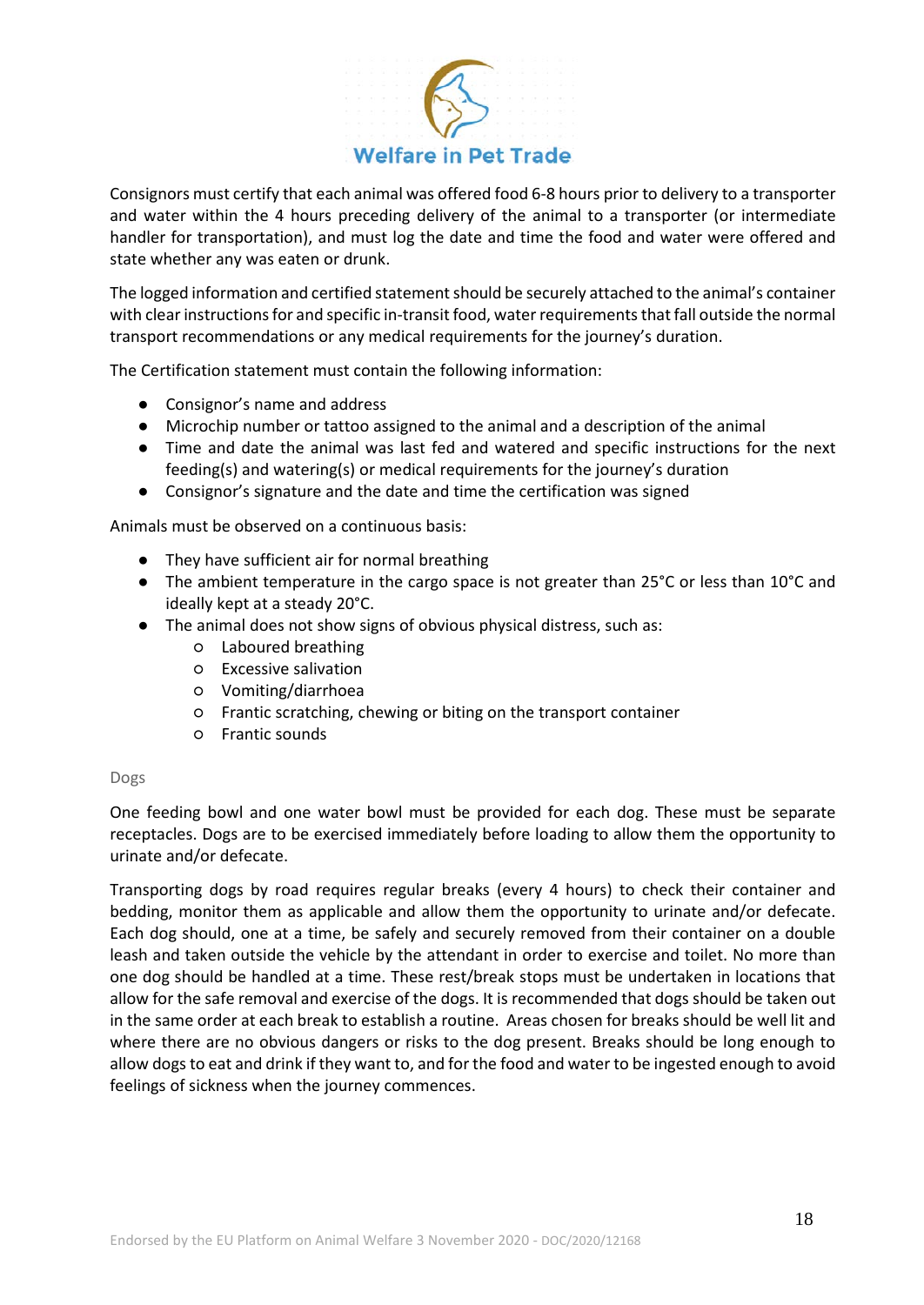

#### **Cats**

Cats should have regular breaks (every 4 hours) to check their container, bedding and litter tray, monitor them as applicable and allow them access to water, food and litter resources. Breaks should be long enough to allow cats to eat and drink if they want to, and for the food and water to be ingested enough to avoid feelings of sickness when the journey commences. Food and water should be sited away from any litter trays and replenished at every stop. If it is necessary to open the container during transit, it should be done by authorised persons in an enclosed area so that the cat cannot escape.

#### Puppies and Kittens

Puppies and kittens will require more frequent feeding depending on their age, body condition and health. In principle it is required every 2 to 4 hours.

| Animal | <b>Recommended feeding</b><br>frequency                                                                                                                                         | Minimum legal<br>frequency | Recommended<br>water provision<br>frequency                                      | Minimum legal<br>frequency                  |
|--------|---------------------------------------------------------------------------------------------------------------------------------------------------------------------------------|----------------------------|----------------------------------------------------------------------------------|---------------------------------------------|
| Cat    | Within 6-8 hours of<br>being transferred to the<br>care of a transportation<br>service and offered<br>twice during any 24hr<br>period during transport<br>(morning and evening) | Every 24 hours             | Checked and<br>replenished if<br>necessary at<br>each rest stop<br>every 4 hours | Checked and<br>replenished every<br>8 hours |
| Kitten | Within 2-4 hours of<br>being transferred to the<br>care of a transportation<br>service and offered 3<br>times a day every 4<br>hours                                            | Every 24 hours             | Checked and<br>replenished if<br>necessary at<br>each rest stop<br>every 4 hours | Checked and<br>replenished every<br>8 hours |
| Dog    | Within 6-8 hours of<br>being transferred to the<br>care of a transportation<br>service and offered<br>twice during any 24hr<br>period during transport<br>(morning and evening) | Every 24 hours             | Checked and<br>replenished if<br>necessary at<br>each rest stop<br>every 4 hours | Checked and<br>replenished every<br>8 hours |
| Puppy  | Within 2-4 hours of<br>being transferred to the<br>care of a transportation<br>service and offered 3<br>times a day every 4<br>hours                                            | Every 24 hours             | Checked and<br>replenished if<br>necessary at<br>each rest stop<br>every 4 hours | Checked and<br>replenished every<br>8 hours |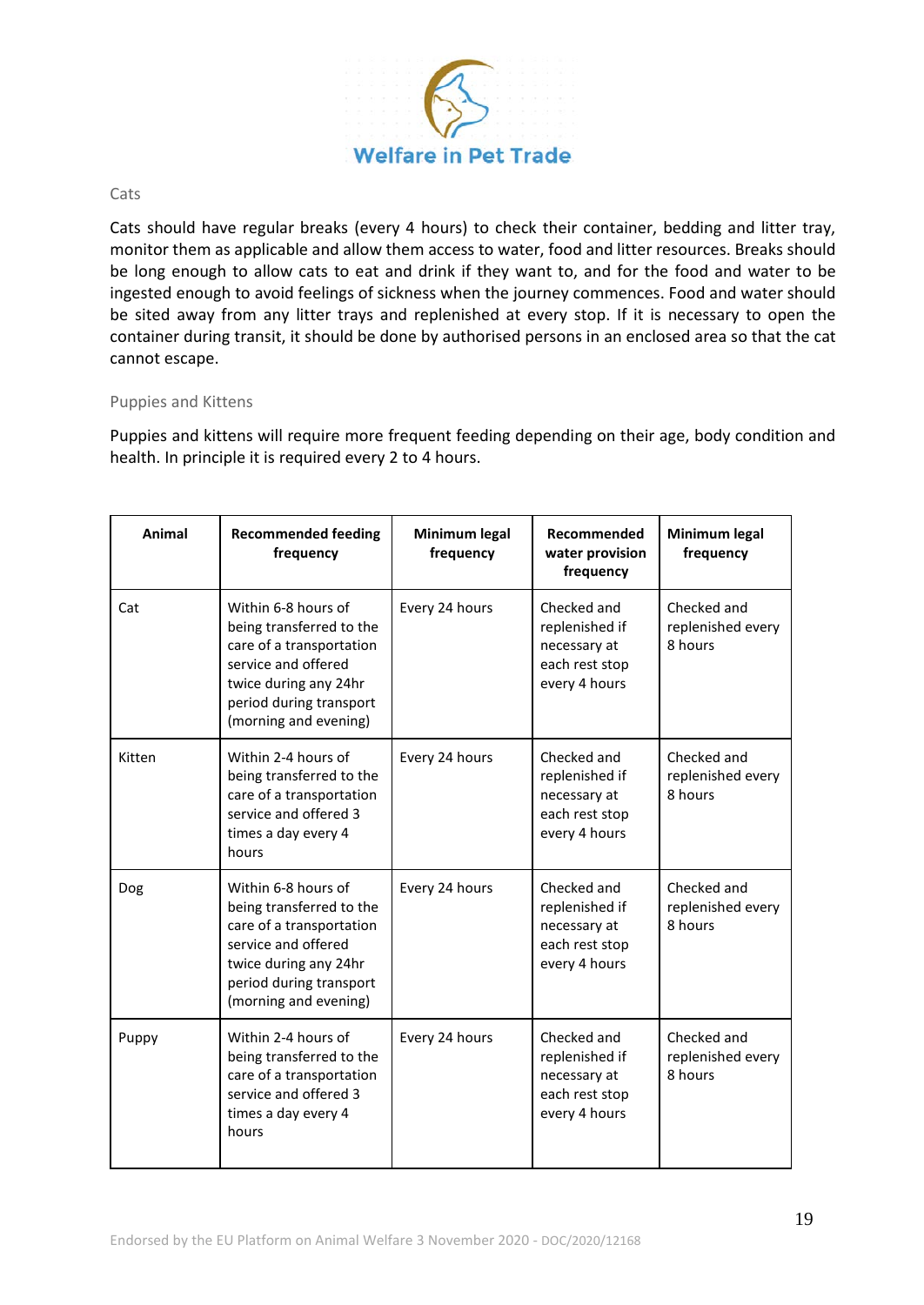

# Section 2: Animal health and disease control checks

# 2.1 Cleaning<sup>[34](#page-19-0)</sup>

The vehicle and containers must be thoroughly cleaned and disinfected immediately before and after every transport of animals ideally using a disinfectant that is approved by the relevant competent authority.

It must be possible to clean and disinfect all parts of the vehicle/animal containers.

Each animal's container, bedding and litter should be checked at every rest stop<sup>[35](#page-19-1)</sup> and if required, the container must be cleaned, the litter replaced, and the bedding checked for soiling to prevent the animal from becoming soiled with its bodily waste. If the animal needs to be moved to another container for cleaning, it must be done so in a manner that safeguards it from injury and prevents escape.

# 2.2 Barrier controls

Injured or diseased animals should not be transported unless they are being taken to a veterinary surgery for treatment. In the case of disease, adequate measures such as sneeze barriers, should be provided between containers to minimise transmission. A deep clean of the vehicle and its equipment should be undertaken following such transportation using an appropriate disinfectant. When transporting more than one dog or cat, ensure there are suitable sneeze barriers between containers to avoid disease transmission<sup>[36](#page-19-2)</sup>.

### 2.3 Pre, during and post-vet checks

The following conditions must be met in order to allow intra-Union trade:

**Registered establishments:** dogs and cats must come from establishments registered by the competent national authority. It is also recommended that the destination is a registered establishment. These establishments must not be subject to any ban on animal health grounds, must have the animals regularly examined, notify authorities of possible disease, and comply with the requirements that ensure the welfare of the animals held as well as identification and traceability [37](#page-19-3)[38](#page-19-4).

**Identification:** dogs and cats must be identified by the implantation of a transponder (microchip)<sup>[39](#page-19-5)[40](#page-19-6)</sup>.

<span id="page-19-0"></span> <sup>34</sup> Disease prevention measures: DA following Art. 125 (1) and 192, AHL

<span id="page-19-1"></span><sup>35</sup> Every rest stop should fulfil certain criteria, e.g. walking area for dogs must be near the main road and it has to be a stop for a driver too, so coffee, toilet, fuel must be available too etc.

<span id="page-19-2"></span><sup>&</sup>lt;sup>36</sup> AAFP Feline Zoonosis Guide <https://journals.sagepub.com/doi/pdf/10.1177/1098612X19880436>

<span id="page-19-3"></span><sup>37</sup> [Directive 92/65/EEC](https://eur-lex.europa.eu/legal-content/EN/TXT/?uri=CELEX:01992L0065-20141229)

<span id="page-19-4"></span><sup>38</sup> https://ec.europa.eu/info/law/better-regulation/initiatives/ares-2019-2775694\_en

<span id="page-19-5"></span><sup>&</sup>lt;sup>39</sup> Must be conforming to ISO 11784 and must be compatible with the HDX or FDX-B technology (ISO 11785).

<span id="page-19-6"></span><sup>40</sup> See technical specifications in Annex II to [Regulation \(EU\) No 576/2013\)](https://eur-lex.europa.eu/legal-content/EN/TXT/?uri=CELEX:32013R0576)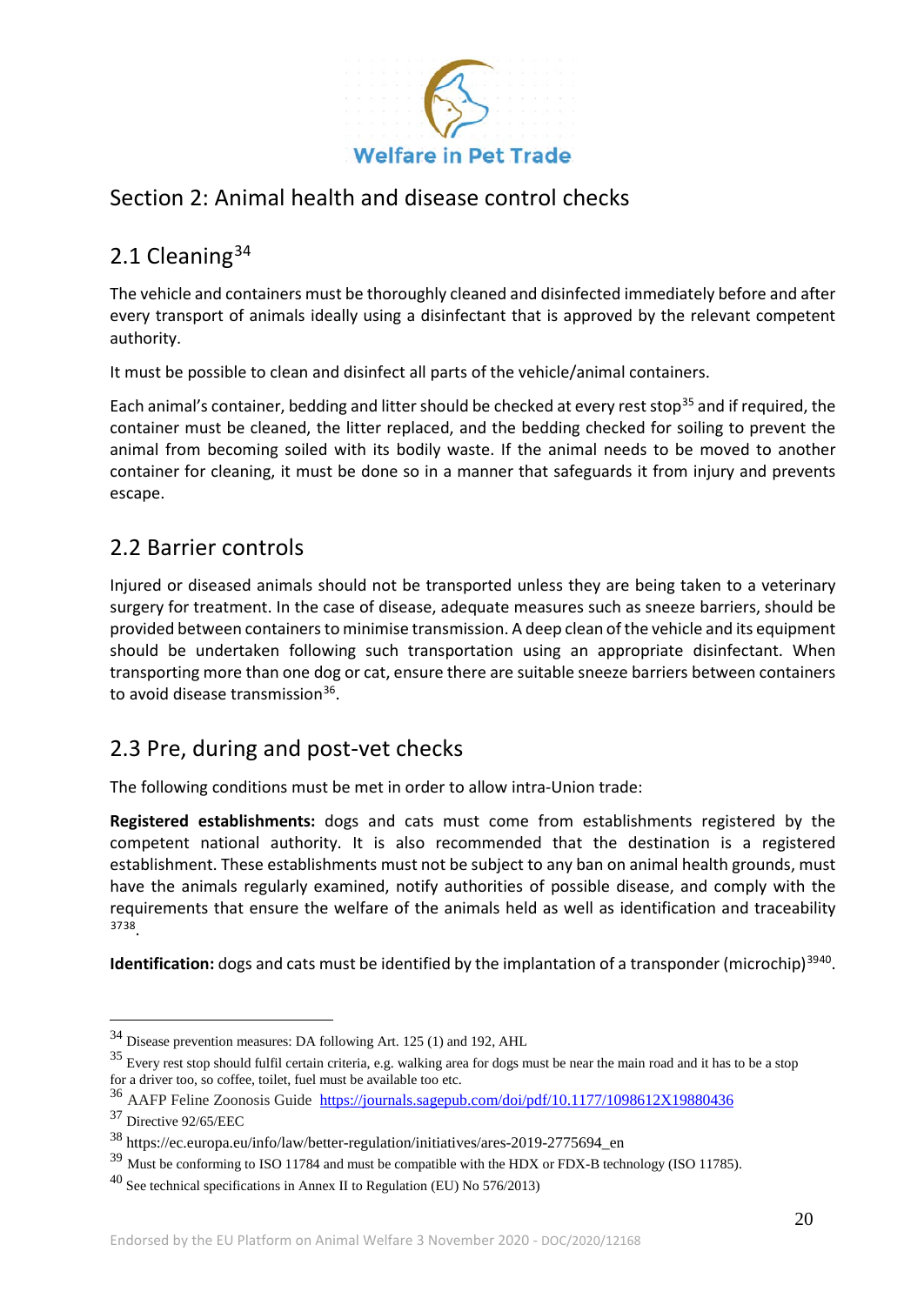

*Exceptions - EU countries authorise the trade in dogs or cats identifiable by a clearly readable tattoo if applied before 3 July 2011.*

**Vaccination against rabies:** dogs and cats must be vaccinated against rabies by an authorised veterinarian[41.](#page-20-0)

- The animal must be at least 12 weeks old at the date the vaccine was administered
- The date of administration of the vaccine must not precede the date of implantation or reading of the transponder
- The validity of the vaccination starts no less than 21 days from the completion of the vaccine protocol for the primary vaccination, and any subsequent vaccination must have been carried out within the period of validity of the preceding vaccination.

*Exceptions - EU countries may authorise the trade in [young dogs or cats that are less than 12 weeks](https://ec.europa.eu/food/animals/pet-movement/eu-legislation/young-animals_en)  [old](https://ec.europa.eu/food/animals/pet-movement/eu-legislation/young-animals_en) and have not received an anti-rabies vaccination; or are between 12 and 16 weeks old, have received an anti-rabies vaccination but 21 days have not elapsed since the completion of the vaccination protocol[42,](#page-20-1) if:*

- *a declaration of the owner[43](#page-20-2) is attached to the health certificate stating that from birth until the time of dispatch, the animal has had no contact with wild animals of species susceptible to rabies, or;*
- *their mother on whom they still depend, and from the passport of their mother it can be established, that the mother received before their birth an anti-rabies vaccination which complied with the validity requirements[44](#page-20-3)*

Parasite *Echinococcus multilocularis*: dogs must, prior to entering one of the listed Member States<sup>[45](#page-20-4)</sup> or Norway, be treated against the parasite Echinococcus multilocularis<sup>[46](#page-20-5)</sup>:

- The treatment must be administered by a veterinarian within a period of not more than 120 hours and not less than 24 hours before the time of scheduled entry
- The treatment must be certified by the administering veterinarian in the relevant section of the passport

*Exceptions - Dogs traded directly between Member States listed*<sup>40</sup>*are exempted from the treatment against the tapeworm Echinococcus multilocularis.* 

**Clinical examination:** dogs and cats must undergo a clinical examination carried out by an authorised veterinarian within 48 hours prior to the time of dispatch. The veterinarian must verify that the animals show no signs of diseases and are fit to be transported for the intended journey<sup>47</sup>. The clinical

<span id="page-20-0"></span> <sup>41</sup> In accordance with Annex III to [Regulation \(EU\) No 576/2013](https://eur-lex.europa.eu/legal-content/EN/TXT/?uri=CELEX:32013R0576)

<span id="page-20-1"></span><sup>42</sup> Set out in Annex III to [Regulation \(EU\) No 576/2013](https://eur-lex.europa.eu/legal-content/EN/TXT/?uri=CELEX:32013R0576)

<span id="page-20-2"></span><sup>43</sup> See model set out i[n Part 1 of Annex I to Regulation \(EU\) No 577/2013](https://eur-lex.europa.eu/legal-content/EN/TXT/?uri=CELEX:02013R0577-20141229)

<span id="page-20-3"></span><sup>44</sup> Set out in Annex III to [Regulation \(EU\) No 576/2013](https://eur-lex.europa.eu/legal-content/EN/TXT/?uri=CELEX:32013R0576)

<span id="page-20-4"></span><sup>&</sup>lt;sup>45</sup> listed in the Annex t[o Commission Implementing Regulation \(EU\) 2018/878](https://eur-lex.europa.eu/legal-content/EN/TXT/?uri=CELEX:32018R0878)

<span id="page-20-5"></span><sup>46</sup> In accordance wit[h Commission Delegated Regulation \(EU\) 2018/772](https://eur-lex.europa.eu/legal-content/EN/TXT/?uri=CELEX:32018R0772)

<span id="page-20-6"></span><sup>47</sup> in accordance wit[h Regulation \(EC\) No 1/2005](https://eur-lex.europa.eu/legal-content/EN/TXT/?uri=CELEX:32005R0001)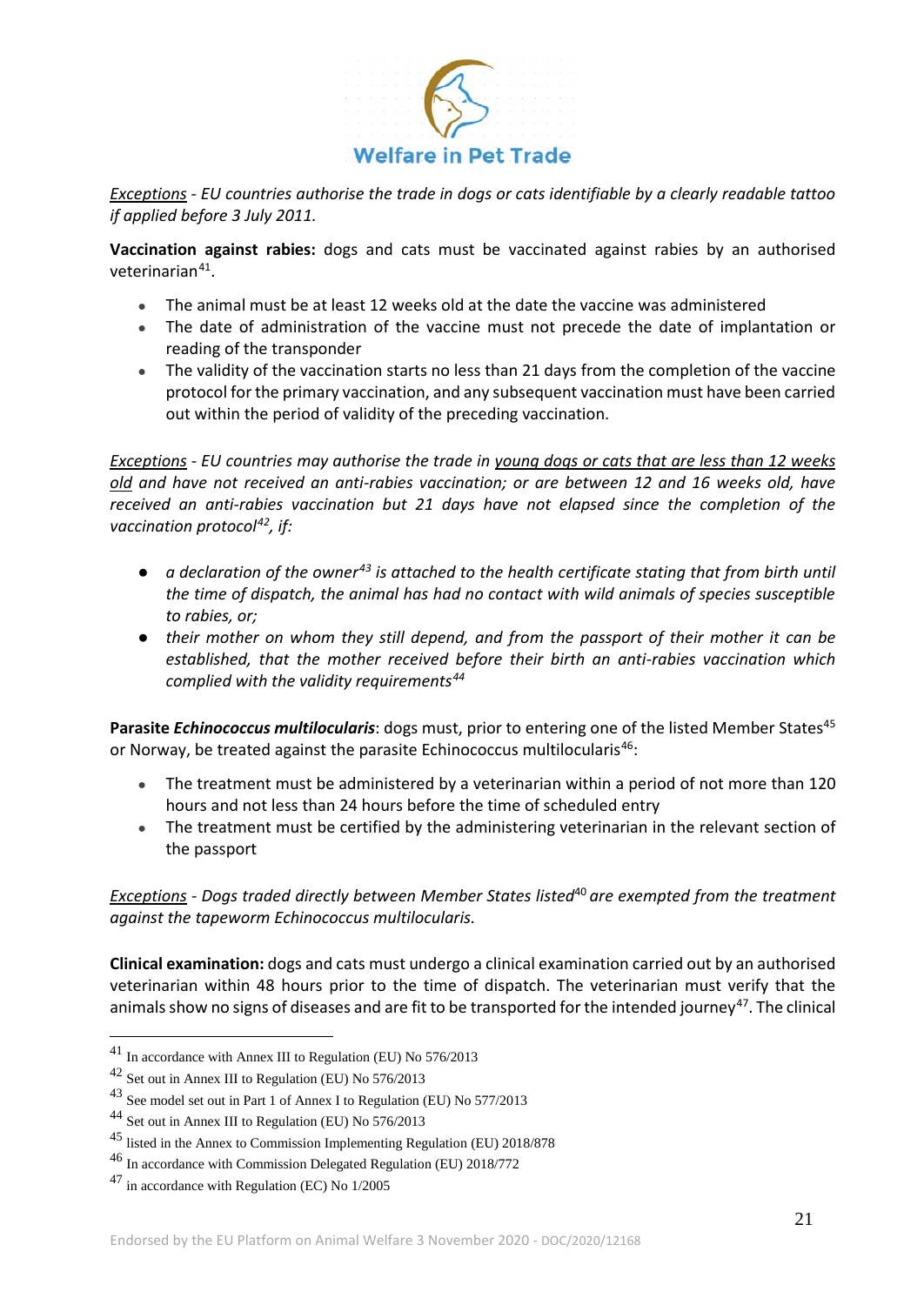

check is to be documented by the authorised veterinarian in the pet passport and to be confirmed in the TRACES certificate by the official veterinarian of the veterinary authority competent for the place of origin.

Passport: dogs and cats must be individually accompanied by a passport<sup>38</sup>. The passport must be completed and issued, signed and stamped by an authorised veterinarian and document the alphanumeric code displayed by the transponder (or the tattoo); the details of the rabies vaccination; the details of treatment against *Echinococcus multilocularis* (where applicable); and the clinical examination.

**Health certificate:** dogs and cats must be accompanied to the place of destination by a health certificate[48](#page-21-0) issued by an official veterinarian of the EU country of dispatch, who:

- states the veterinary registration number assigned to the establishment of origin by the competent authority and the passport number of each animal of the consignment
- attests that the clinical examination was carried out
- notifies the movement to the competent authorities of destination through the Community Trade Control and Expert System [\(TRACES\)](https://ec.europa.eu/food/animals/traces_en) with the animal identified clearly under "cat" or "dog" category respectively - not under general category of "other mammals".

Ideally, dogs and cats should also be tested for other diseases such as leishmaniasis, babesiosis, ehrlichiosis and heartworm.

# Section 3: Vehicle and Transporter Requirements

### 3.1 Authorisation of transporters

An animal owner can only establish a contract for the transport of the animal with an authorized entity<sup>[49](#page-21-1)</sup>. The owner should ask the transporter if they are authorised for animal transport, have a registration number and, if possible, are listed on the respective general vet inspection website of relevant country.

Any person transporting live animals over 65km for commercial purposes must be authorised by the competent authority. There are two types of transporter authorisation:

Type 1 Authorisation: necessary for journeys over 65km but less than 8 hours in duration.

A person who applies for a type 1 authorisation must:

● Be established in an EU country

Demonstrate that they have sufficient staff, equipment and operational procedures in place to comply with the legislative requirements including good practice guides

● Not have been convicted of any serious animal welfare offences in the three years preceding the application.

<span id="page-21-0"></span> <sup>48</sup> Model in Part 1 of Annex E to Directive 92/65/EEC as last amended b[y Commission Decision 2013/518/EU](https://eur-lex.europa.eu/legal-content/EN/TXT/?uri=CELEX:32013D0518)

<span id="page-21-1"></span><sup>49</sup> Regulation Council Regulation 1/2005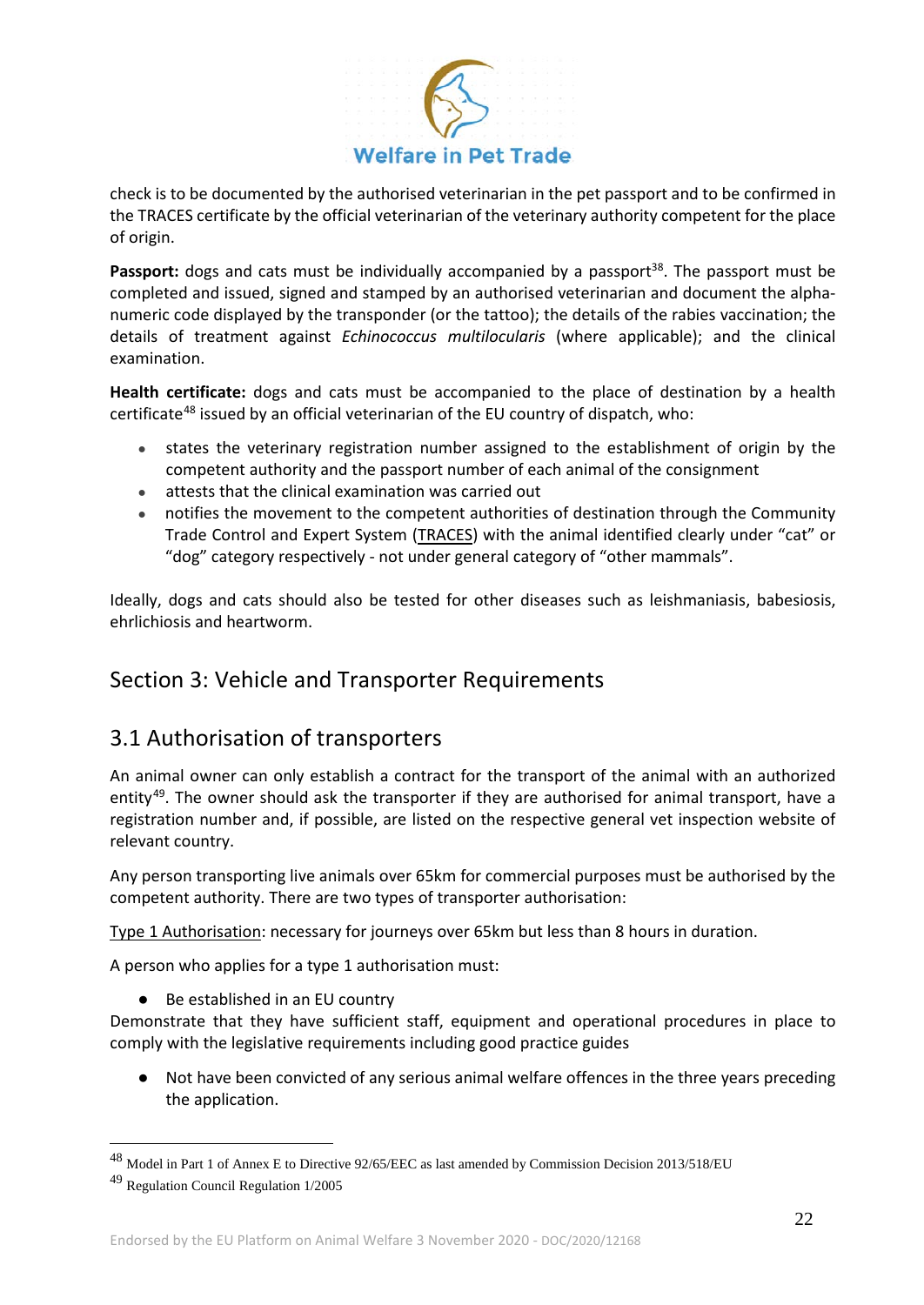

Type 2 Authorisation: necessary for long journeys i.e. journeys in excess of 8 hours in duration

A person who applies for a type 2 authorisation must satisfy the conditions listed for type 1 above and in addition must submit:

- Details of the procedures in place enabling the transporter (i) to trace and record the movements of vehicles under their responsibility and (ii) contact drivers at any time during the journey
- Contingency plans in the event of emergencies

Authorisations will be valid for a period of 5 years unless otherwise stated.

Despite it not being a requirement of Type 1 Authorisation to have contingency plans in the event of emergencies, it is recommended that such contingency plans should be in place irrespective of the journey length.

# 3.2 Approval of transport vehicles

When the journey takes more than 8 hours, the means of transport must be approved by the competent authority. The vehicle should be presented for inspection in the manner in which it is routinely used to transport the animals i.e. the containers used must be in situ. This is necessary so that the inspector has a realistic overview of the proposed transport conditions for the species concerned.

Certificates of approval will be valid for a period of 5 years unless otherwise stated.

### 3.3 Transport documentation

All persons transporting animals for commercial reasons must, by law, carry documentation stating at least the following:

- The origin and ownership of the animals
- The place, date and time of departure
- The intended destination
- $\bullet$  The expected duration of the intended journey  $50$

Transporters must report the transport of animals to an approved local veterinarian and have a health TRACES certificate available for cross-border transport.

Contingency plans are only legally required for journeys over 8 hours but are recommended for all journeys irrespective of length.

The owner or person responsible for transport must provide detailed instructions in writing regarding supervision and care of animals during transport that comply with the recommendations in this document.

<span id="page-22-0"></span> <sup>50</sup> Though not required by law, it is also recommended that documentation also includes any stopover locations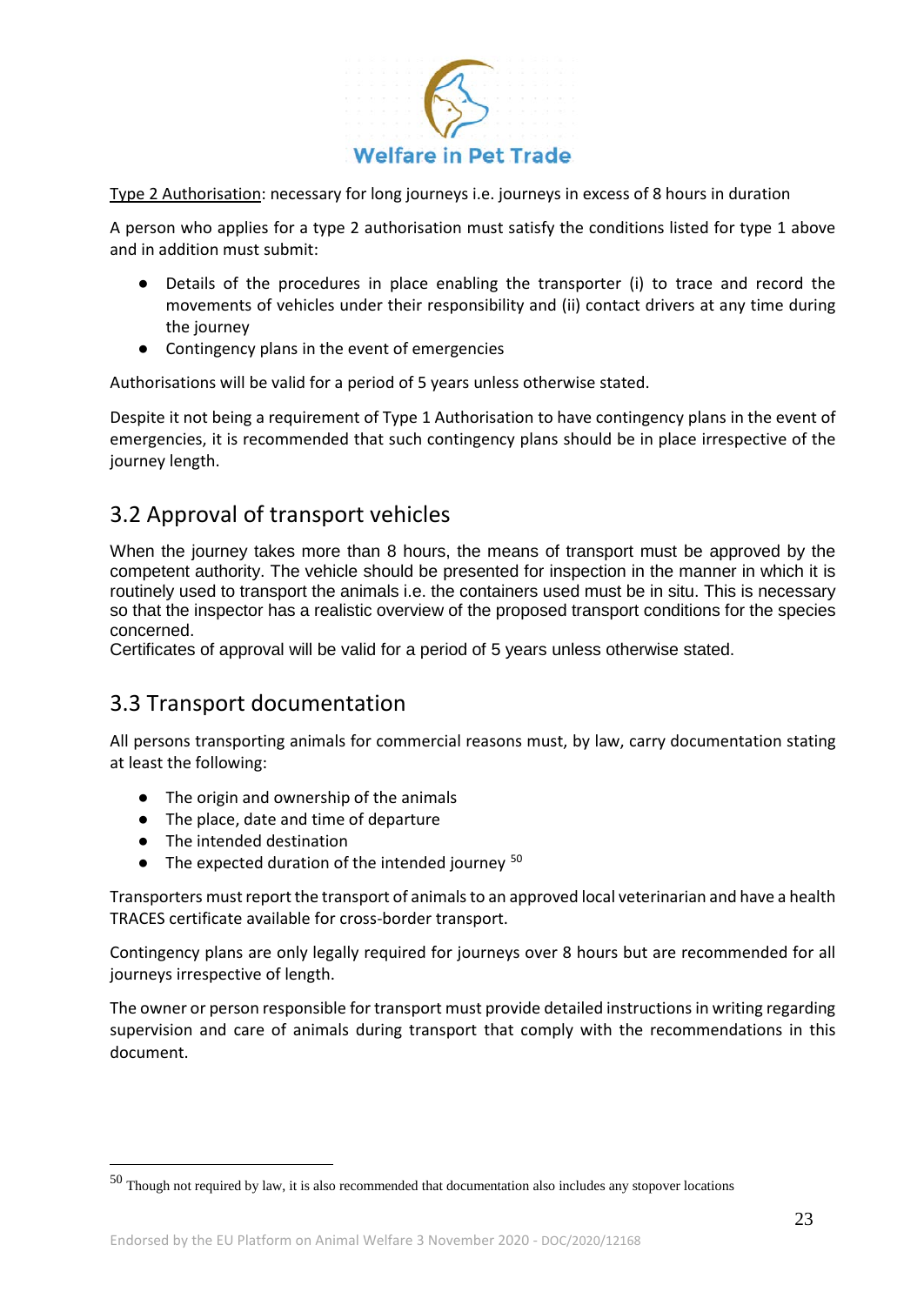

Cats and dogs may only be moved into another Member State if they are marked with a transponder<sup>[51](#page-23-0)</sup> and if they are accompanied by a duly completed pet passport<sup>[52](#page-23-1)</sup>. The passport must state that the animals have valid anti rabies protection<sup>[53](#page-23-2)</sup> along with information outlined in section 2.3 of this document.

Records should be kept of each vehicle used when animals are transported as well as details of the journeys undertaken. Where this is a regular journey, for example to take dogs for exercise, a general statement saying that the vehicle has been used for this purpose is sufficient. Where it is an atypical journey, for example to transport animals for sale, the details of this need to be specifically recorded.

Trade Control and Expert System [\(TRACES\)](https://ec.europa.eu/food/animals/traces_en): A TRACES certificate ensures it is possible to trace all parties involved in movement and sale or placement of the animals, and establishes a harmonised approach across Member States. TRACES certificates should contain as follows:

- Consignor: Name and address of the breeder, keeper, animal welfare organisation, trading or placement agency in the country of origin
- Place of origin: Breeding facility, holding, trader's facility, animal shelter, killing station<sup>[54](#page-23-3)</sup> or care centre in the country of origin
- Consignee: Name and address of the natural or legal person who is responsible for receiving the consignment in the country of destination<sup>[55](#page-23-4)</sup>
- Place of Destination: Place to which animals are delivered for final unloading and to be kept<sup>56</sup>:
	- For trade: information and contact details of the holding or breeding facility in the country of destination
	- For placements by animal welfare organisations: information and contact details of new owner or care centre (including details of which animal welfare organisation, person receiving the animal (if different from above), animal shelter or facility and whether the animal is actually to be kept physically at this location and could be checked if needed).
- Place of loading: Place where animals are loaded, e.g. assembly centre, city and post code.
- **•** Transporters: Approved transport company<sup>[57](#page-23-6)</sup>
- Organiser<sup>58</sup>: Organiser of the transport
- Means of transport: in-depth details on kind of vehicle and vehicle identification details

Furthermore, a certificate from an official veterinarian must accompany the animal in order for the animal to be traded.<sup>[59](#page-23-8)</sup>

<span id="page-23-0"></span> <sup>51</sup> For markings that took place before 3 July 2011, a readable tattoo instead of a transponder is also admissible.

<span id="page-23-1"></span><sup>52</sup> Model passport of the Annex to Decision 2003/803/EC or Annex III of Regulation (EU) No 577/2013)

<span id="page-23-2"></span><sup>53</sup> Validity requirements for anti-rabies vaccinations are set down in Annex III of Regulation (EU) No 576/2013

<span id="page-23-3"></span><sup>&</sup>lt;sup>54</sup> A killing station is a term sometimes used for municipal pounds that only hold animals for the absolute minimum legally required time before euthanising them.

<span id="page-23-4"></span><sup>55</sup> Or the intermediate person/organisation, intermediary of the trading agency or placement agency, owner of the keeping facility that will take on the animal if the sale takes place without participation of third parties

<span id="page-23-5"></span><sup>56</sup> According to applicable law and excluding temporary stays

<span id="page-23-6"></span><sup>57</sup> Pursuant to Regulation (EC) No 1/2005

<span id="page-23-7"></span><sup>58</sup> The transporting company is also automatically entered as an organiser. If traders or animal welfare organisations have contracted transporters, the respective contracting entity shall be entered as organiser

<span id="page-23-8"></span><sup>59</sup> Annex E part 1 of Directive 92/65/EEC, as last amended by Implementing Decision 2013/518/EU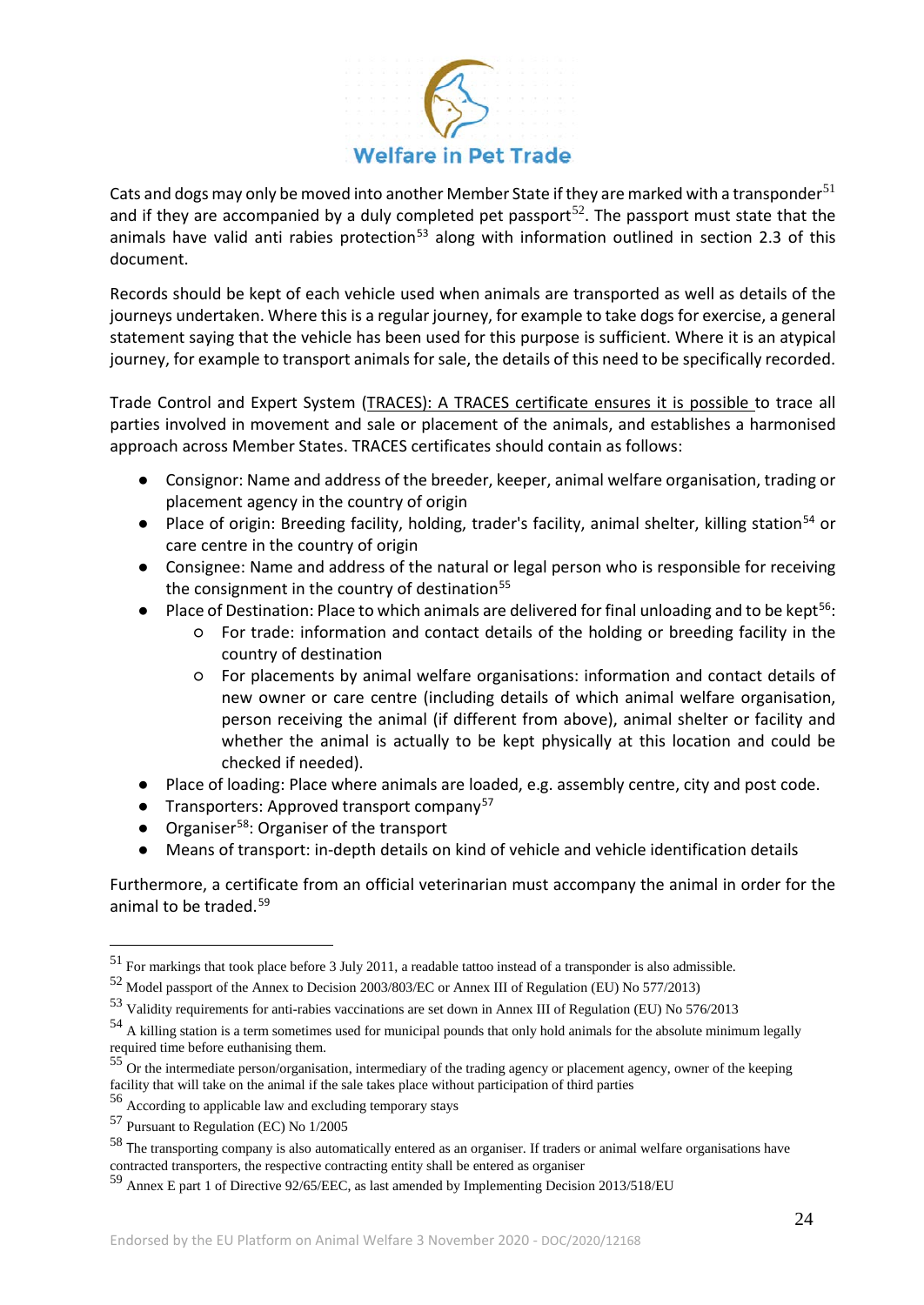

# Section 4: Contingency planning

# 4.1 Emergencies

Contingency plans are only legally required for journeys over 8 hours but it is recommended that all animal transporters must have contingency plans<sup>[60](#page-24-0)</sup> in place for every journey, irrespective of length. These plans must outline the action to be taken in the event of emergencies such as:

- A vehicle breakdown
- A road traffic accident or significant traffic delays
- Extreme weather conditions
- An animal or animals becoming sick or injured during transport
- Any other situation that might cause any significant delay in arriving at destinations on route (if there are multiple stops), the final destination or jeopardise the welfare of the animals

Staff must be familiar with the contingency plans and they must be in possession of the equipment necessary, for example first aid kits and enough animal handling equipment for each animal, as well as snow socks, toolkits, jump cables, blankets and towels. Good practice suggests that they should undertake practical, live or desktop exercises to familiarise themselves with contingency plans and emergency procedures.

Staff must carry a contingency plan in the vehicle to know how to act in case of emergency. These include:

- contact details for key people,
- protocols to check the fitness, welfare and behavioural state of the animals
- contact with the organiser in order to decide on the best approach to protect animals and minimize suffering
- locations (or ability to quickly locate locations) of veterinary surgeries along the route
- clearly understood steps to ensure the rescue of animals from the vehicle during a fire or other accident

# 4.2 Transport of prohibited/restricted types of dogs

There are a number of countries and regions that do not allow movement of certain types of dogs due to breed specific regulations. Preparation for each journey should include research regarding the regulations pertaining to the movement of restricted/prohibited breeds in each country that the route of transport will take, not just the countries of departure and destination.

# 4.3 Transport of animals in extreme weather conditions

Extreme temperatures and high levels of humidity can adversely affect the welfare of animals during transport, increase the risk of unnecessary suffering and can be fatal. This is particularly relevant for animals being transported in containers. For this reason, when transporting animals in hot or cold weather conditions, the journey must be planned carefully, and contingencies put in place to ensure that temperature and humidity in the vehicle or container do not reach unacceptably high or low

<span id="page-24-0"></span> $^{60}$  An example of a contingency plan can be found in the Appendix  $1\,$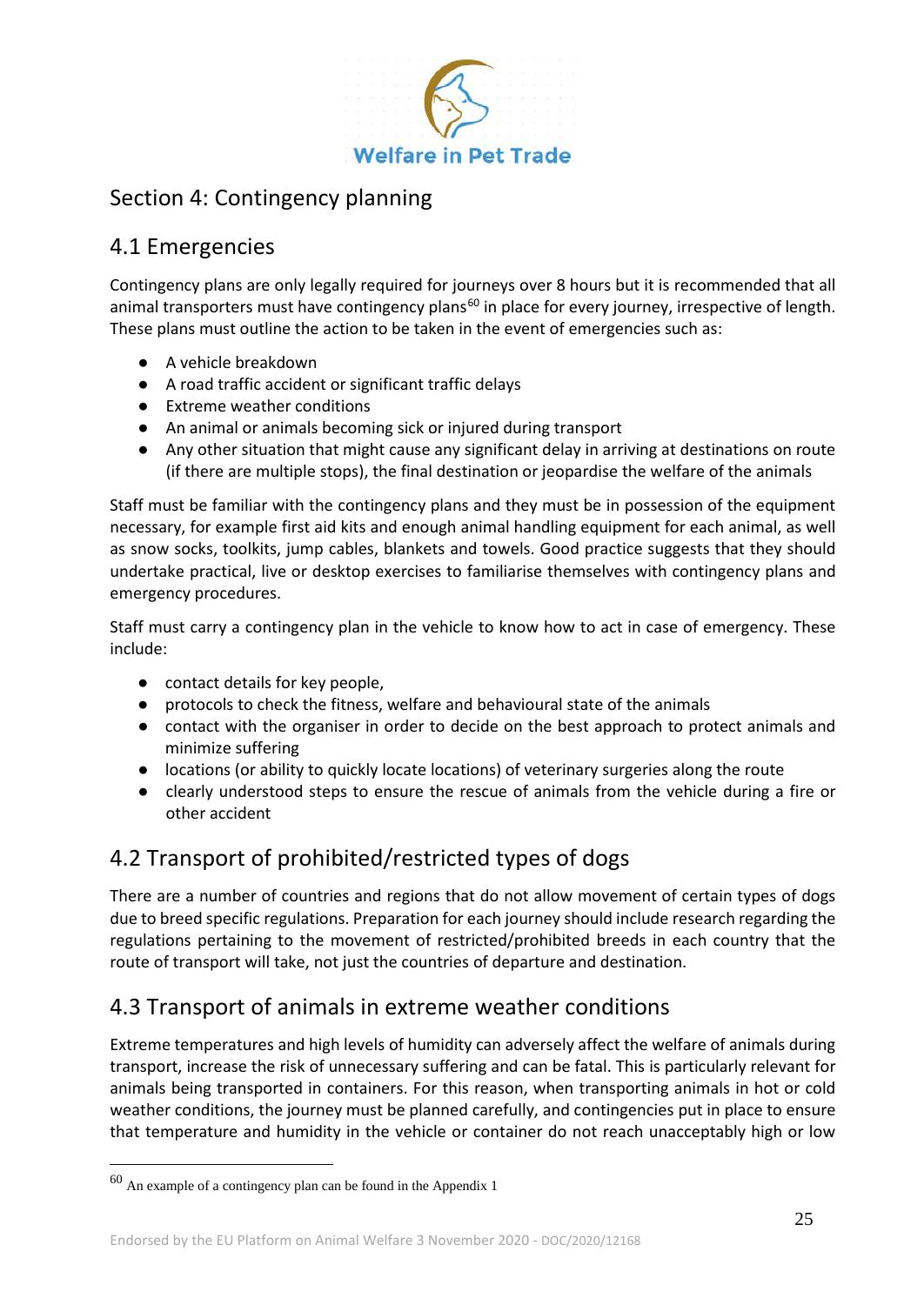

levels. Consideration must be given to whether it is necessary to transport animals when the temperature poses a risk, both while inside the vehicle and during periods where the animal may be outside of the vehicle e.g loading, unloading or breaks. Bearing in mind the climate and the fact that temperatures can rise quickly it should be mandatory for there to be an air conditioning system for pet transport vehicles.

The ambient temperature in the cargo space is not greater than 25°C or less than 10°C and ideally kept at a steady 20°C. Auxiliary ventilation, such as fans, heaters, blowers or air conditioning must be used in the animal cargo space to ensure the ambient temperature in that space does not reach the upper or lower range. The driver must regularly (at least hourly) check the temperature to ensure it is between 10°C and 25°C.

Animals must never be left in a vehicle unattended. The risk associated with leaving animals in warm vehicles is especially high and can result in them suffering from heat stroke and dying.<sup>[61](#page-25-0)</sup>

### Hot weather conditions<sup>[62](#page-25-1)</sup>

The following actions will reduce the risk of animals suffering during transport in hot and/or humid conditions:

- The journey should take place at the coolest part of the day i.e. night-time, early morning
- Air conditioning should always be used
- The animals should be inspected more frequently for signs of heat stress (see below for details of heat stress)
- Water should be offered more frequently than during normal weather conditions
- The space allowed per animal should be increased by 30%
- The roof should be light coloured to reduce solar gain

#### Signs of heat stress in dogs and cats:

- Panting, which increases as heatstroke progresses
- Drooling, salivating
- Agitation, restlessness (cats may pace)
- Bright red tongue
- Very red or pale gums
- Increased heart rate
- Breathing distress
- Vomiting, diarrhoea (possibly with blood)
- Signs of mental confusion, delirium
- Dizziness, staggering
- Weakness and lethargy
- Muscle tremors
- Seizures
- Collapsing and lying down
- Unconsciousness

<span id="page-25-0"></span> $61$  It is difficult to give exact temperatures within vehicles because some animals are more prone to heatstroke than others e.g. very young animals, those with thick coats and those with short, flat faces.

<span id="page-25-1"></span><sup>62</sup> For more<https://www.rspcapetinsurance.org.au/pet-care/health/heatstroke-hyperthermia>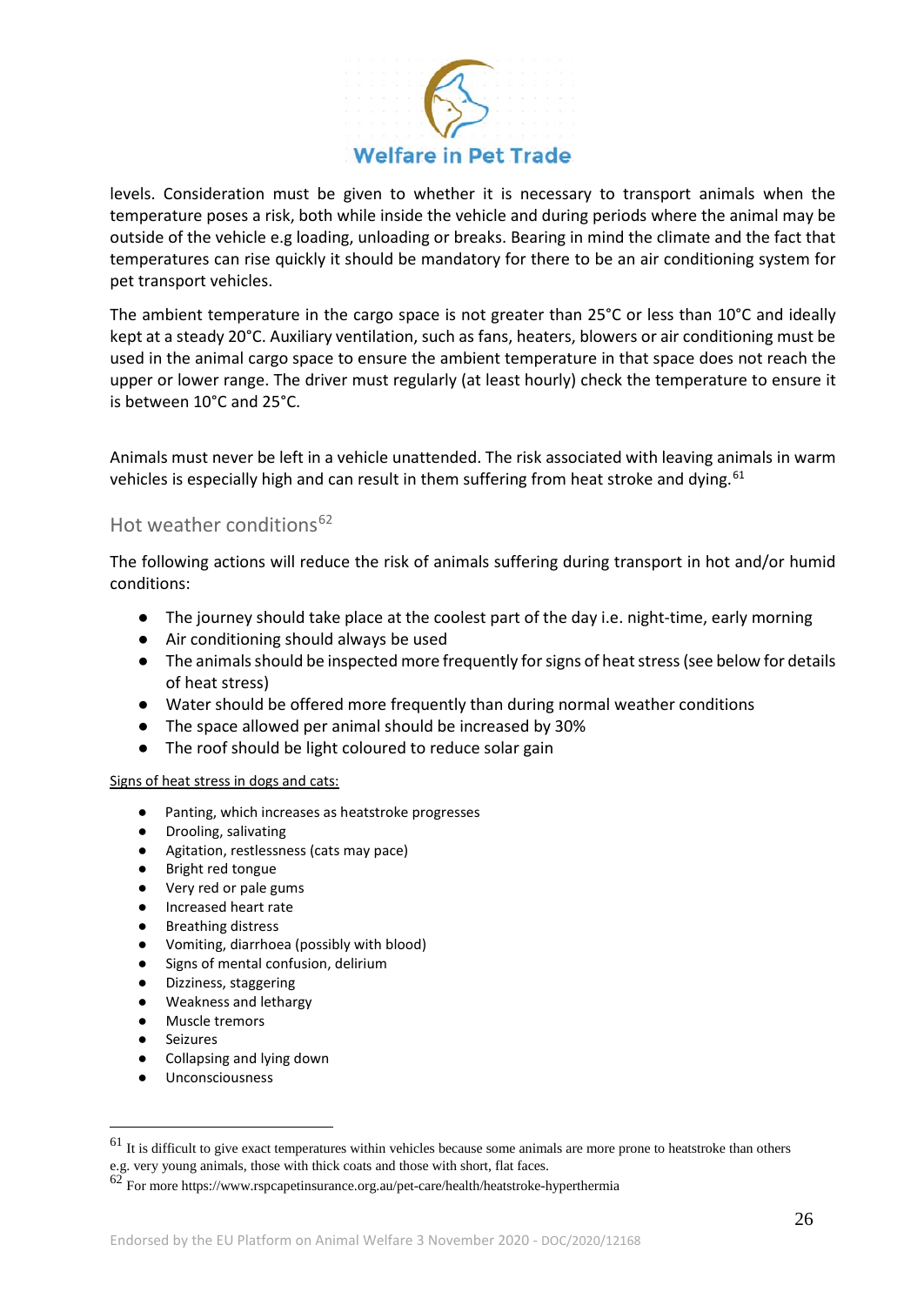

#### Treatment of heat stress in dogs and cats:

- Don't use ice-cold water or ice as this may worsen the problem
- Remove the animal from the hot environment immediately
- Apply or spray tepid/cool water onto the animal's fur and skin. Then apply a fan/fanning to maximise heat  $\log$ <sup>[63](#page-26-0)</sup>
- $\bullet$  Wetting down the area around the animal can also help<sup>[64](#page-26-1)</sup>
- Offer cool water to drink
- Then take your pet to the nearest Veterinarian immediately
- Heatstroke is a life-threatening emergency always see a vet. Even if the animal looks like they may be recovering, or heatstroke is suspected they should still always be checked by a vet

Care must be taken if dogs are being walked during rest stops to go to the toilet, as sand or asphalt road surfaces can become extremely hot and cause burns to paws.

### Cold weather conditions

Hypothermia is a major concern during cold weather. Inadequate containers, insufficient calories, or becoming wet can make an animal much more susceptible to this condition.

If the container area is too large, it will not provide proper insulation to keep the animal warm and frostbite can occur<sup>65</sup>.

Animals transported in cold weather will likely need to eat extra calories to keep warm. When the exterior temperature is below freezing, calories should be increased by as much as 30%, depending on the animal and transport conditions.

Shivering is a sign the animal is too cold and is one of the first signs of hypothermia. A shivering animal should be slowly warmed until signs of hypothermia are gone. It is recommended to contact a veterinarian for any further recommendations regarding further care.

Stainless steel or metal bowls should be avoided and instead use plastic type materials.

Care must be taken if dogs are being walked during rest stops to go to the toilet. Ensure that they do not get wet while walking, or are dried before being loaded, that their paws are not exposed to ice or snow longer than necessary, that they do not come into contact with chemicals or salts used to de-ice roads and surfaces<sup>[66](#page-26-3)</sup> and that their fur and paws are dried before being reloaded.

<span id="page-26-0"></span> $63$  If the animal is severely overheated, it must be cooled down slowly. If done too fast, it can worsen the situation by stressing the body circulation. Cool bandages or not cool (but not ice-cold) sprinkling water on the body is recommended, starting on outer extremities (paws) and then moving to the core body

<span id="page-26-1"></span> $64$  If the animal is unconscious, ensure the airway is open and free from obstruction (pulling the tongue out and extending the neck) but be mindful of the risk of being bitten or injured.

<span id="page-26-2"></span> $65$  Frostbite occurs most commonly on the tail, paw pads and tips of the ears.

<span id="page-26-3"></span><sup>66</sup> The use of snow socks is recommended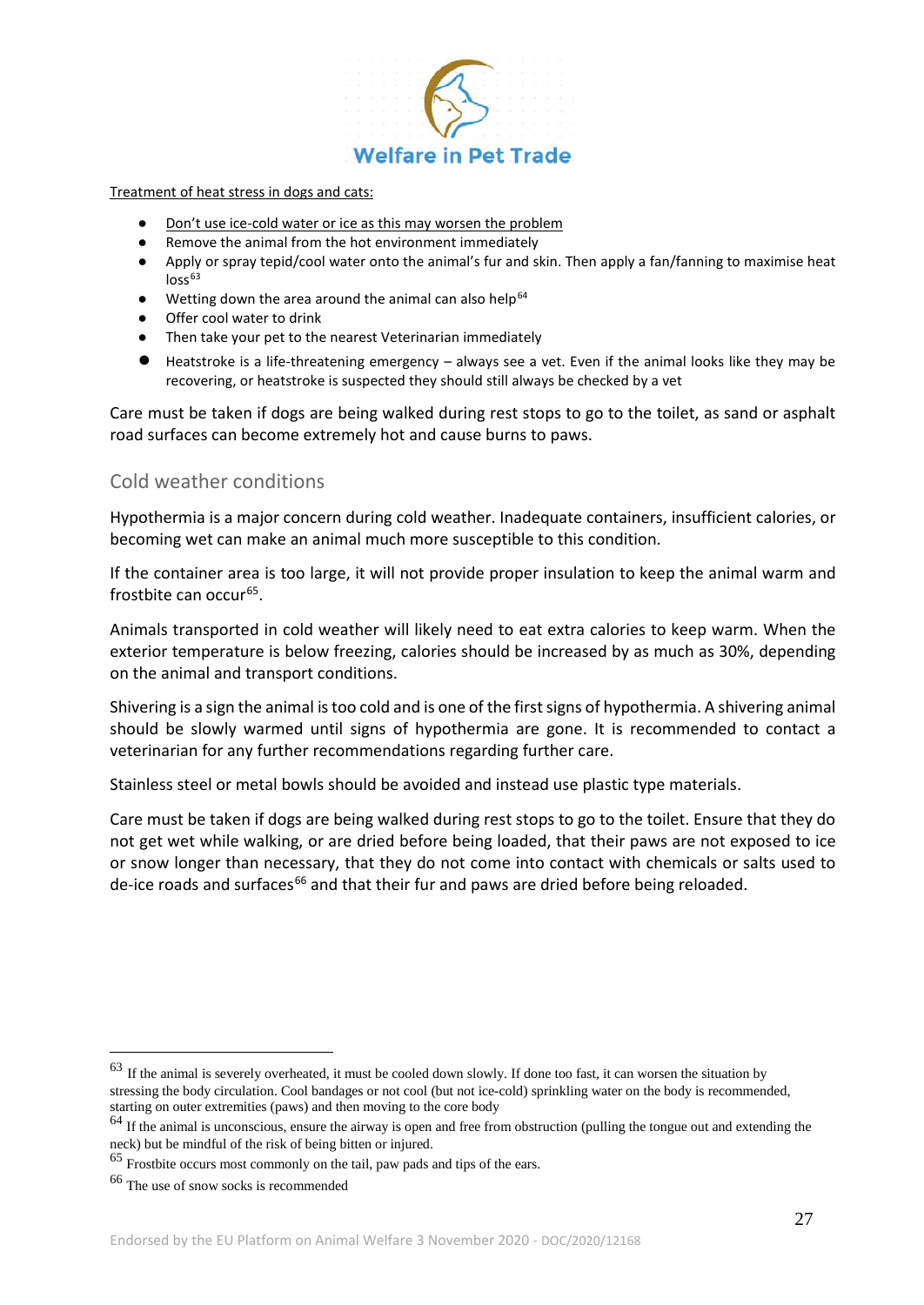

### 4.4 Care of sick or injured animals

Animals who are stressed by travelling can get sick before, during or even after the actual journey.

In the event that an animal becomes sick or injured during transport, it is the responsibility of the driver or attendant to provide it with immediate and appropriate care and attention and to contact a veterinary surgeon. The action taken will depend on the condition of the animal, as well as other issues such as the distance from the final destination. However, the contingency plans should contain all of the relevant information and guidelines on how to address potential problems during transport and the driver or attendant should be familiar with this information.

In the event that an animal is so sick or injured that the most humane option is euthanasia, the driver or attendant must have access to the contact details of a registered veterinary surgeons, for example, via a mobile phone internet service. The animal must be transported to the nearest registered veterinary surgeon as soon as possible and the owner/consigner contacted in order to make an appropriate decision and minimise any unnecessary suffering.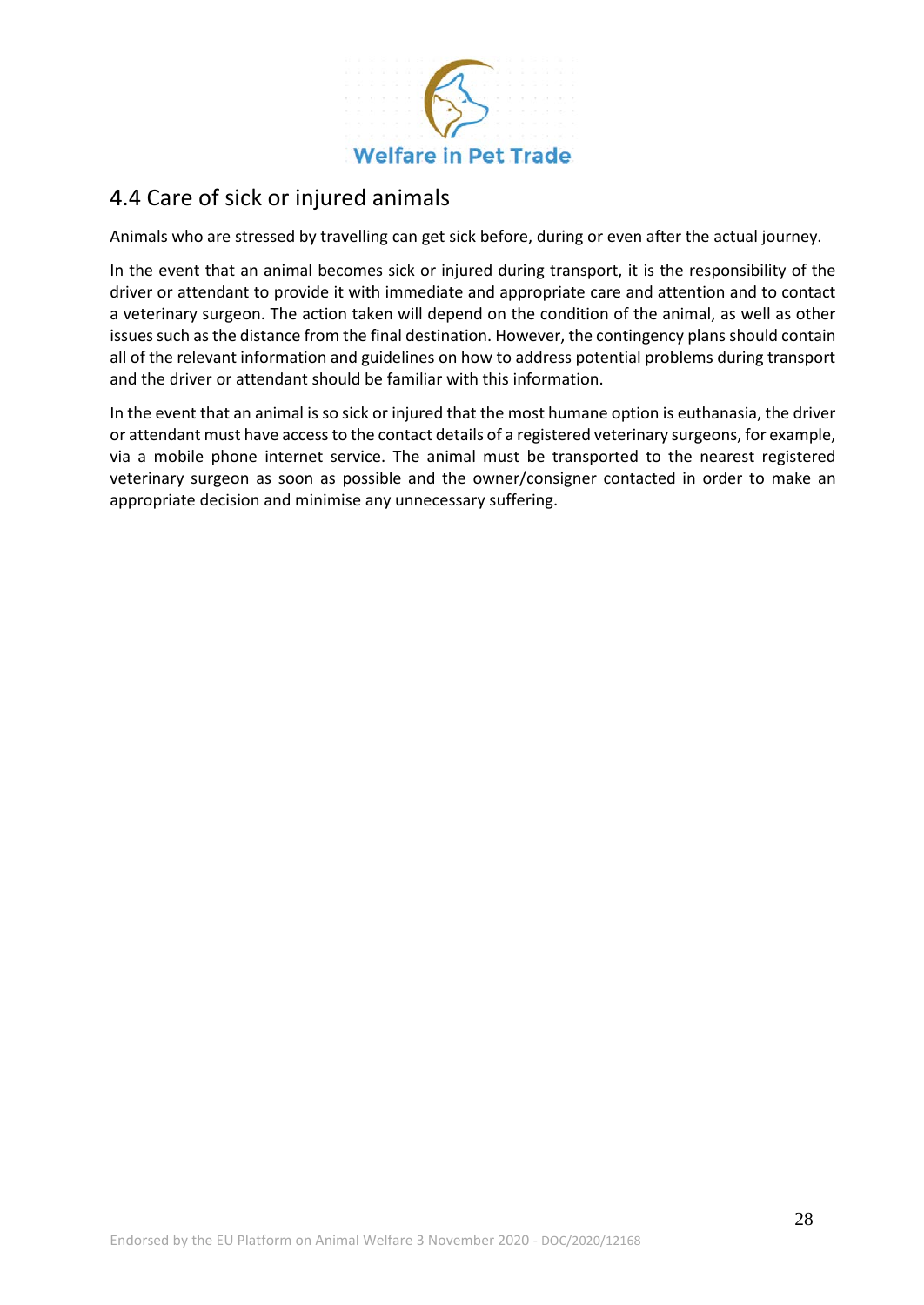

### Section 5: References

AAFP Feline Zoonosis Guide <https://journals.sagepub.com/doi/pdf/10.1177/1098612X19880436>

Alley Cat Allies https://www.alleycat.org/resources/kitten-progression/

ASPCA https://www.aspca.org

AVMA relocation of dogs & cats for adoptio[n](https://www.avma.org/KB/Resources/Reference/AnimalWelfare/Documents/AVMA_BestPracticesAdoption_Brochure.pdf) [https://www.avma.org/KB/Resources/Reference/AnimalWelfare/Documents/AVMA\\_BestPractices](https://www.avma.org/KB/Resources/Reference/AnimalWelfare/Documents/AVMA_BestPracticesAdoption_Brochure.pdf) [Adoption\\_Brochure.pdf](https://www.avma.org/KB/Resources/Reference/AnimalWelfare/Documents/AVMA_BestPracticesAdoption_Brochure.pdf)

Becoming a dog: Early experience and the development of behavior. J., Duffy, D.L., Jagoe, A., 2016. In Serpell, J., (ed) The Domestic Dog. Its evolution, behavior and interactions with people. Cambridge University Press. London.)

Behavioral and psychological outcomes for dogs sold as puppies through pet stores and/or born in commercial breeding establishments: Current knowledge and putative causes. McMillan, F.D., 2017. Journal of Veterinary Behavior: Clinical Applications and research. 19, 14-26.

Belgium, Sanitary conditions for transporting pets

[https://www.health.belgium.be/fr/animaux-et-vegetaux/animaux/detention-et-mouvements](https://www.health.belgium.be/fr/animaux-et-vegetaux/animaux/detention-et-mouvements-danimaux/voyager-avec-des-animaux-de-compagnie)[danimaux/voyager-avec-des-animaux-de-compagnie](https://www.health.belgium.be/fr/animaux-et-vegetaux/animaux/detention-et-mouvements-danimaux/voyager-avec-des-animaux-de-compagnie)

CaroCa[t http://www.carocat.eu/](http://www.carocat.eu/)

CaroDog<http://www.carodog.eu/>

Deutscher Tierschutzbund Auswertung zum illegalen Heimtierhandel in Deutschlan[d](https://www.tierschutzbund.de/fileadmin/user_upload/Downloads/Hintergrundinformationen/Heimtiere/Auswertung_illegaler_Tier-_und_Welpenhandel.pdf) [https://www.tierschutzbund.de/fileadmin/user\\_upload/Downloads/Hintergrundinformationen/Hei](https://www.tierschutzbund.de/fileadmin/user_upload/Downloads/Hintergrundinformationen/Heimtiere/Auswertung_illegaler_Tier-_und_Welpenhandel.pdf) [mtiere/Auswertung\\_illegaler\\_Tier-\\_und\\_Welpenhandel.pdf](https://www.tierschutzbund.de/fileadmin/user_upload/Downloads/Hintergrundinformationen/Heimtiere/Auswertung_illegaler_Tier-_und_Welpenhandel.pdf)

Development of a new welfare assessment protocol for practical application in long-term dog shelters S. Barnard, C. Pedernera, L. Candeloro, N. Ferri, A. Velarde, P. Dalla Villa - Veterinary Record 2016

DG SANTE, [Study on the welfare of dogs and cats involved in commercial practices, SANCO](https://www.researchgate.net/publication/310621032_Study_on_the_welfare_of_dogs_and_cats_involved_in_commercial_practices)  2013/12364

https://www.researchgate.net/publication/310621032 Study on the welfare of dogs and cats involved in commercial practices

Duthoit Sophie, La circulation des animaux de compagnie dans l'Union Européenne: Faciliter la libre circulation des animaux de compagnie et de leurs maîtres et sécuriser leur commerce en Europe (French Edition) (French) Paperback – November 25, 2016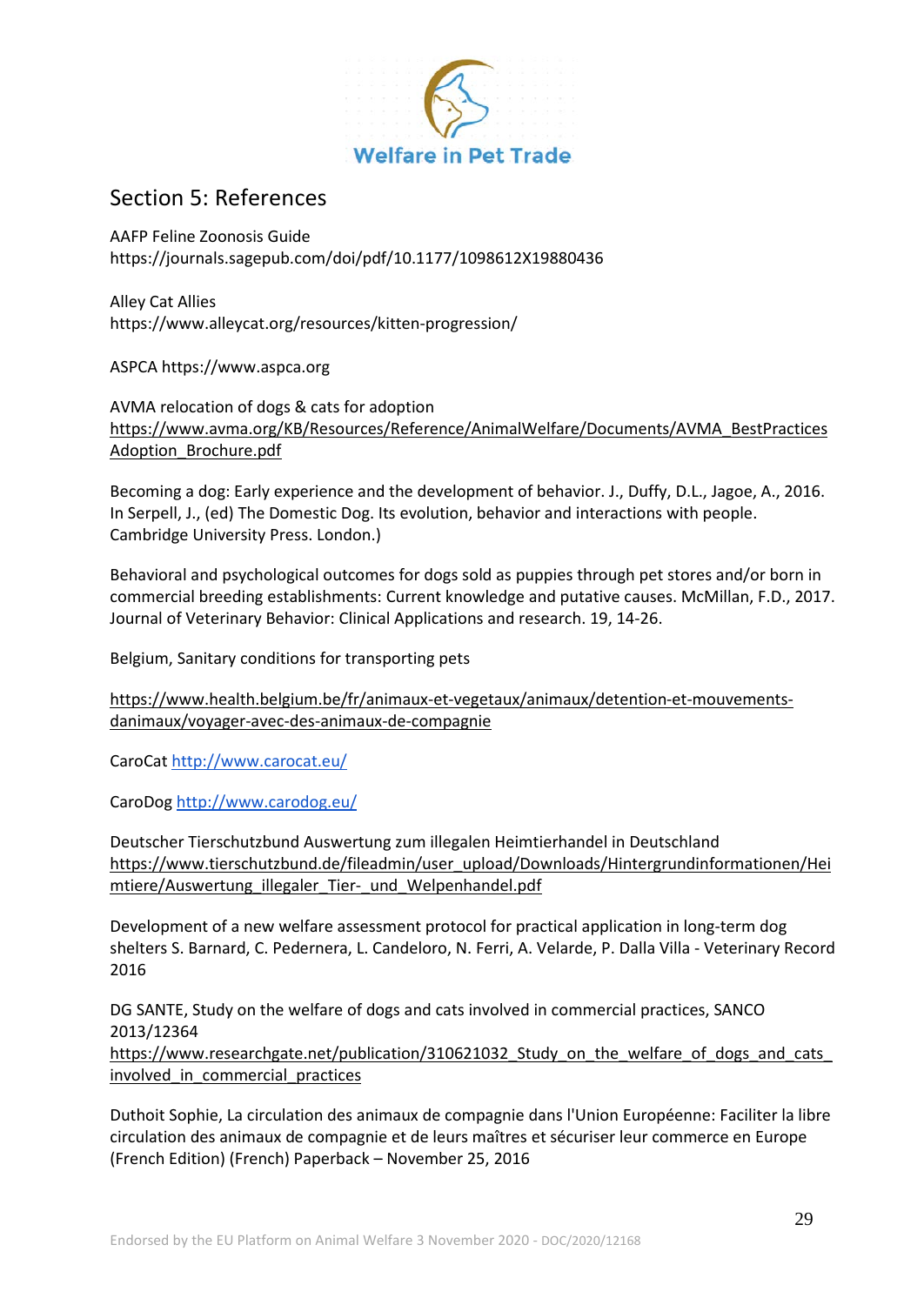

Efficacy of dog-appeasing pheromone in reducing behaviours associated with fear of unfamiliar people and new surroundings in newly adopted puppies. Veterinary Record 164, 708-714.Gaultier, E., Bonnafous, L., Vienet-Lagué, D., Falewee, C., Bougrat, L., Lafont-Lecuelle, C., Pageat, P., 2009.

European Commission, http://ec.europa.eu/food/animal/liveanimals/pets/nat\_rules\_dogscatferret\_en.htm

http://ec.europa.eu/food/animal/liveanimals/pets/pet-regulation\_20141229\_en.ht

Four Paws International, Traceability in Europe, link

Four Paws International, puppy trade in europe Nov 201[3](http://www.vier-pfoten.eu/files/EPO/Materials_conf/Puppy_Trade_in_Europe/REPORT_EUROPEAN_PUPPY_TRADE.pdf) [http://www.vier](http://www.vier-pfoten.eu/files/EPO/Materials_conf/Puppy_Trade_in_Europe/REPORT_EUROPEAN_PUPPY_TRADE.pdf)[pfoten.eu/files/EPO/Materials\\_conf/Puppy\\_Trade\\_in\\_Europe/REPORT\\_EUROPEAN\\_PUPPY\\_TRADE.](http://www.vier-pfoten.eu/files/EPO/Materials_conf/Puppy_Trade_in_Europe/REPORT_EUROPEAN_PUPPY_TRADE.pdf) [pdf](http://www.vier-pfoten.eu/files/EPO/Materials_conf/Puppy_Trade_in_Europe/REPORT_EUROPEAN_PUPPY_TRADE.pdf)

German Veterinary Alliance for Animal Welfare - Tierärztliche Vereinigung für Tierschutz (TVT)

[https://www.google.com/url?sa=t&rct=j&q=&esrc=s&source=web&cd=&ved=2ahUKEwiWlJ7cvrjqA](https://www.google.com/url?sa=t&rct=j&q=&esrc=s&source=web&cd=&ved=2ahUKEwiWlJ7cvrjqAhVQPcAKHfGcAyUQFjABegQIBBAB&url=https%3A%2F%2Fwww.tierschutz-tvt.de%2Falle-merkblaetter-und-stellungnahmen%2F%3Fno_cache%3D1%26download%3DTVT-MB_113_Hundeimporte_Dez._2019.pdf%26did%3D7&usg=AOvVaw33QY2EoPoRAA8cgmtMzBrY) [hVQPcAKHfGcAyUQFjABegQIBBAB&url=https%3A%2F%2Fwww.tierschutz-tvt.de%2Falle](https://www.google.com/url?sa=t&rct=j&q=&esrc=s&source=web&cd=&ved=2ahUKEwiWlJ7cvrjqAhVQPcAKHfGcAyUQFjABegQIBBAB&url=https%3A%2F%2Fwww.tierschutz-tvt.de%2Falle-merkblaetter-und-stellungnahmen%2F%3Fno_cache%3D1%26download%3DTVT-MB_113_Hundeimporte_Dez._2019.pdf%26did%3D7&usg=AOvVaw33QY2EoPoRAA8cgmtMzBrY)[merkblaetter-und-stellungnahmen%2F%3Fno\\_cache%3D1%26download%3DTVT-](https://www.google.com/url?sa=t&rct=j&q=&esrc=s&source=web&cd=&ved=2ahUKEwiWlJ7cvrjqAhVQPcAKHfGcAyUQFjABegQIBBAB&url=https%3A%2F%2Fwww.tierschutz-tvt.de%2Falle-merkblaetter-und-stellungnahmen%2F%3Fno_cache%3D1%26download%3DTVT-MB_113_Hundeimporte_Dez._2019.pdf%26did%3D7&usg=AOvVaw33QY2EoPoRAA8cgmtMzBrY)[MB\\_113\\_Hundeimporte\\_Dez.\\_2019.pdf%26did%3D7&usg=AOvVaw33QY2EoPoRAA8cgmtMzBrY](https://www.google.com/url?sa=t&rct=j&q=&esrc=s&source=web&cd=&ved=2ahUKEwiWlJ7cvrjqAhVQPcAKHfGcAyUQFjABegQIBBAB&url=https%3A%2F%2Fwww.tierschutz-tvt.de%2Falle-merkblaetter-und-stellungnahmen%2F%3Fno_cache%3D1%26download%3DTVT-MB_113_Hundeimporte_Dez._2019.pdf%26did%3D7&usg=AOvVaw33QY2EoPoRAA8cgmtMzBrY)

Germany, Illegaler Handel mit Hundewelpe[n](https://www.bmel.de/DE/Tier/TierhandelTransport/_Texte/Illegaler-Welpenhandel.html) [https://www.bmel.de/DE/Tier/TierhandelTransport/\\_Texte/Illegaler-Welpenhandel.html](https://www.bmel.de/DE/Tier/TierhandelTransport/_Texte/Illegaler-Welpenhandel.html)

Leitfaden für die Kontrolle von innergemeinschaftlichen Hunde- und Katzentransporten auf der Straße -

[https://www.bmel.de/SharedDocs/Downloads/Tier/Heimtiere/LeitfadenKontrolleHundetransport.p](https://www.bmel.de/SharedDocs/Downloads/Tier/Heimtiere/LeitfadenKontrolleHundetransport.pdf?__blob=publicationFile) [df?\\_\\_blob=publicationFile](https://www.bmel.de/SharedDocs/Downloads/Tier/Heimtiere/LeitfadenKontrolleHundetransport.pdf?__blob=publicationFile)

Impact unleashed https://www.impact-unleashed.com/pet-relocation-travel/how-to-measureyour-pet-from-their-crate/attachment/expetriate-crate-size-6-12-15-2/

IATA Live animals regulations General Container Requirements for Pet Animals(1), Farm Livestock and Farmed Deer or Antelope (CR 1–3)(1[\)](https://www.iata.org/whatwedo/cargo/live-animals/pets/Documents/pet-container-requirements_1_45e_EN.pdf) [https://www.iata.org/whatwedo/cargo/live](https://www.iata.org/whatwedo/cargo/live-animals/pets/Documents/pet-container-requirements_1_45e_EN.pdf)[animals/pets/Documents/pet-container-requirements\\_1\\_45e\\_EN.pdf](https://www.iata.org/whatwedo/cargo/live-animals/pets/Documents/pet-container-requirements_1_45e_EN.pdf)

Impact unleashed

https://www.impact-unleashed.com/pet-relocation-travel/how-to-measure-your-pet-from-theircrate/attachment/expetriate-crate-size-6-12-15-2/

Imported and travelling dogs as carriers of canine vector-borne pathogens in Germany <https://parasitesandvectors.biomedcentral.com/articles/10.1186/1756-3305-3-34>

Ireland, Transport of other species DAFM Guideline[s](https://www.agriculture.gov.ie/media/migration/animalhealthwelfare/transportofliveanimals/Guidelineswelfareotherspeciesduringtransport270913.doc) [https://www.agriculture.gov.ie/media/migration/animalhealthwelfare/transportofliveanimals/Guid](https://www.agriculture.gov.ie/media/migration/animalhealthwelfare/transportofliveanimals/Guidelineswelfareotherspeciesduringtransport270913.doc) [elineswelfareotherspeciesduringtransport270913.doc](https://www.agriculture.gov.ie/media/migration/animalhealthwelfare/transportofliveanimals/Guidelineswelfareotherspeciesduringtransport270913.doc)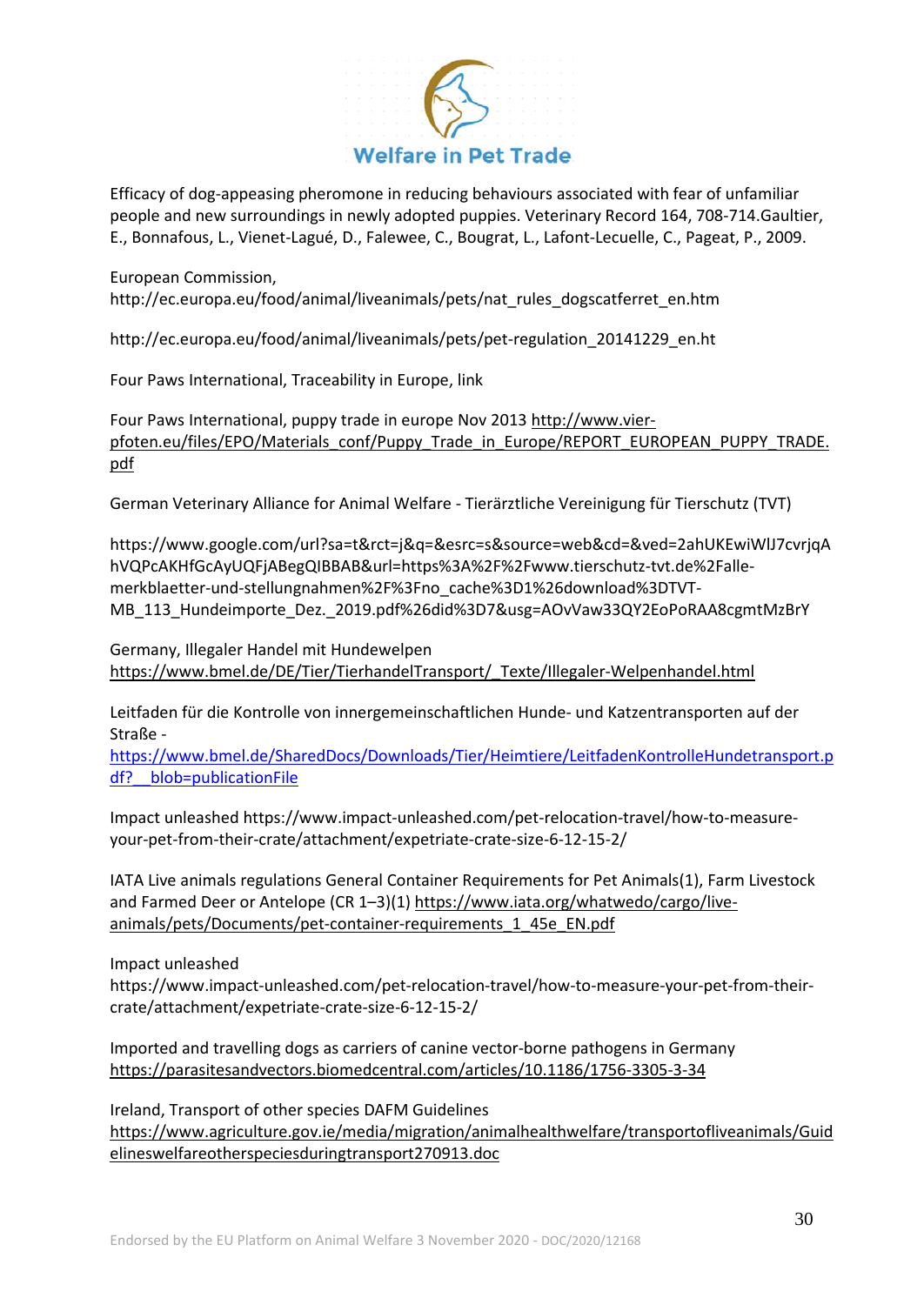

#### OIPA <https://www.oipa.org/international/puppies-europe-trade/>

LAIA

[https://assets.publishing.service.gov.uk/government/uploads/system/uploads/attachment\\_data/fil](https://assets.publishing.service.gov.uk/government/uploads/system/uploads/attachment_data/file/762430/animal-welfare-licensing-procedural-guidance.pdf) [e/762430/animal-welfare-licensing-procedural-guidance.pdf](https://assets.publishing.service.gov.uk/government/uploads/system/uploads/attachment_data/file/762430/animal-welfare-licensing-procedural-guidance.pdf)

[https://www.legislation.gov.uk/ukdsi/2018/9780111165485/pdfs/ukdsi\\_9780111165485\\_en.pdf](https://www.legislation.gov.uk/ukdsi/2018/9780111165485/pdfs/ukdsi_9780111165485_en.pdf)

Pedigree

https://uk.pedigree.com/puppy/key-milestones

RSPCA Transport guidance

https://www.google.com/url?sa=t&rct=j&q=&esrc=s&source=web&cd=&ved=2ahUKEwjExIuXxLjqA hUyVRUIHVG9CqYQFjAJegQIAxAB&url=https%3A%2F%2Fwww.rspca.org.uk%2Fdocuments%2F1494 939%2F7712578%2FPets\_Transporting%2Byour%2Bpet%2B220814x.pdf%2F29d87515-6b0e-9e2df396-

c4672856e7ef%3Ft%3D1553170129690%26download%3Dtrue&usg=AOvVaw2H36Homaf27c4QckQ IQ4jR

RSPCA. 2017. Vaccinations. Protecting your pet from infectious diseases.

RSPCA Crate training guid[e](https://www.rspca.org.uk/adviceandwelfare/pets/dogs/environment/crates)

<https://www.rspca.org.uk/adviceandwelfare/pets/dogs/environment/crates>

RSPCA http://www.rspca.org.uk/adviceandwelfare/pets/general/holiday

RSPCA<http://www.rspca.org.uk/dogsinhotcars>

RSPCA - The effect of transport on dog welfare - evidence for the revision of EU regulation 1/2005

Survey of travel-related problems in dogs. The Veterinary Record, 170 (21), 542. Mariti, C., Ricci, E., Mengoli, M., Zilocchi, M., Sighieri, C., & Gazzano, A. (2012).

Spain, "guía sobre las condiciones de bienestar animal para el transporte por carretera de perros y gatos en españa"

[https://www.mapa.gob.es/es/ganaderia/temas/produccion-y-mercados](https://www.mapa.gob.es/es/ganaderia/temas/produccion-y-mercados-ganaderos/guia_transporte_perros_tcm30-535724.pdf)[ganaderos/guia\\_transporte\\_perros\\_tcm30-535724.pdf](https://www.mapa.gob.es/es/ganaderia/temas/produccion-y-mercados-ganaderos/guia_transporte_perros_tcm30-535724.pdf)

Sweden, Travel guide for dogs and cats

[http://www.jordbruksverket.se/amnesomraden/djur/olikaslagsdjur/hundarochkatter/skotselavhun](http://www.jordbruksverket.se/amnesomraden/djur/olikaslagsdjur/hundarochkatter/skotselavhundochkatt/hundarochkatteribil.4.32b12c7f12940112a7c80005022.html) [dochkatt/hundarochkatteribil.4.32b12c7f12940112a7c80005022.html](http://www.jordbruksverket.se/amnesomraden/djur/olikaslagsdjur/hundarochkatter/skotselavhundochkatt/hundarochkatteribil.4.32b12c7f12940112a7c80005022.html)

[http://www.jordbruksverket.se/amnesomraden/djur/resorochtransporter/transportinomekonomis](http://www.jordbruksverket.se/amnesomraden/djur/resorochtransporter/transportinomekonomiskverksamhet.4.207049b811dd8a513dc80001019.html) [kverksamhet.4.207049b811dd8a513dc80001019.html](http://www.jordbruksverket.se/amnesomraden/djur/resorochtransporter/transportinomekonomiskverksamhet.4.207049b811dd8a513dc80001019.html)

Sweden, Travel guide for dogs and cat[s](http://www.jordbruksverket.se/amnesomraden/djur/resorochtransporter/hundarkatterochillrar/travelguidefordogsandcats.106.4c8614ac1602a4751f8ed877.html)

[http://www.jordbruksverket.se/amnesomraden/djur/resorochtransporter/hundarkatterochillrar/tr](http://www.jordbruksverket.se/amnesomraden/djur/resorochtransporter/hundarkatterochillrar/travelguidefordogsandcats.106.4c8614ac1602a4751f8ed877.html) [avelguidefordogsandcats.106.4c8614ac1602a4751f8ed877.html](http://www.jordbruksverket.se/amnesomraden/djur/resorochtransporter/hundarkatterochillrar/travelguidefordogsandcats.106.4c8614ac1602a4751f8ed877.html)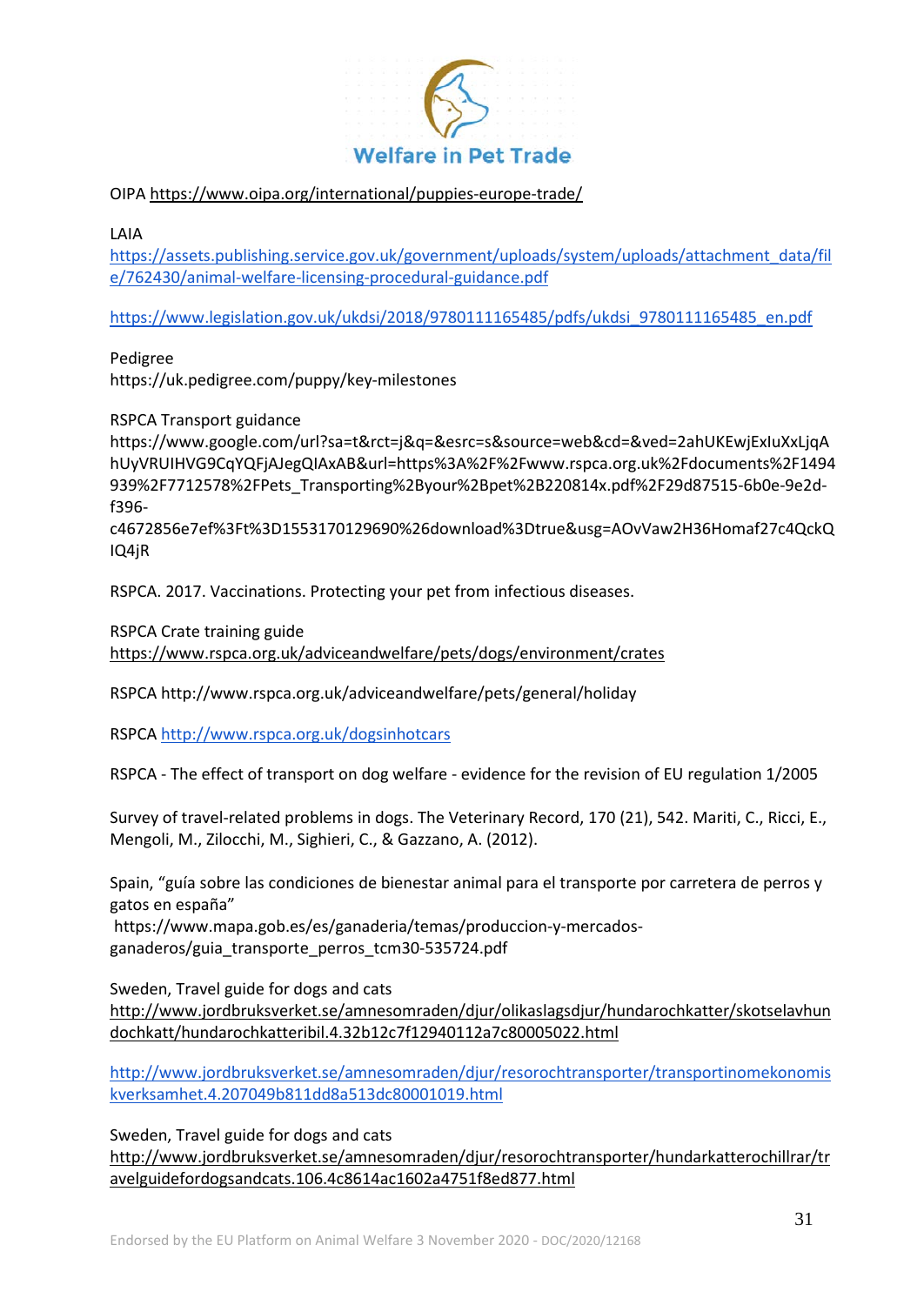

UK, DEFRA, Licensing Conditions Guidance on use of animals in exhibition[s](http://www.cfsg.org.uk/The%20Animal%20Welfare%20Licensing%20of%20Activities%20Involvi/k.%20Defra%20Guidance%20Notes%20for%20Exhibiting%20Animals.pdf) [http://www.cfsg.org.uk/The%20Animal%20Welfare%20Licensing%20of%20Activities%20Involvi/k.%](http://www.cfsg.org.uk/The%20Animal%20Welfare%20Licensing%20of%20Activities%20Involvi/k.%20Defra%20Guidance%20Notes%20for%20Exhibiting%20Animals.pdf) [20Defra%20Guidance%20Notes%20for%20Exhibiting%20Animals.pdf](http://www.cfsg.org.uk/The%20Animal%20Welfare%20Licensing%20of%20Activities%20Involvi/k.%20Defra%20Guidance%20Notes%20for%20Exhibiting%20Animals.pdf)

UK, The Welfare of Animals (Transport) <http://www.legislation.gov.uk/uksi/2006/3260/contents/made>

WSAVA Body Condition Score https://wsava.org/wp-content/uploads/2020/01/Body-Condition-Score-Dog.pdf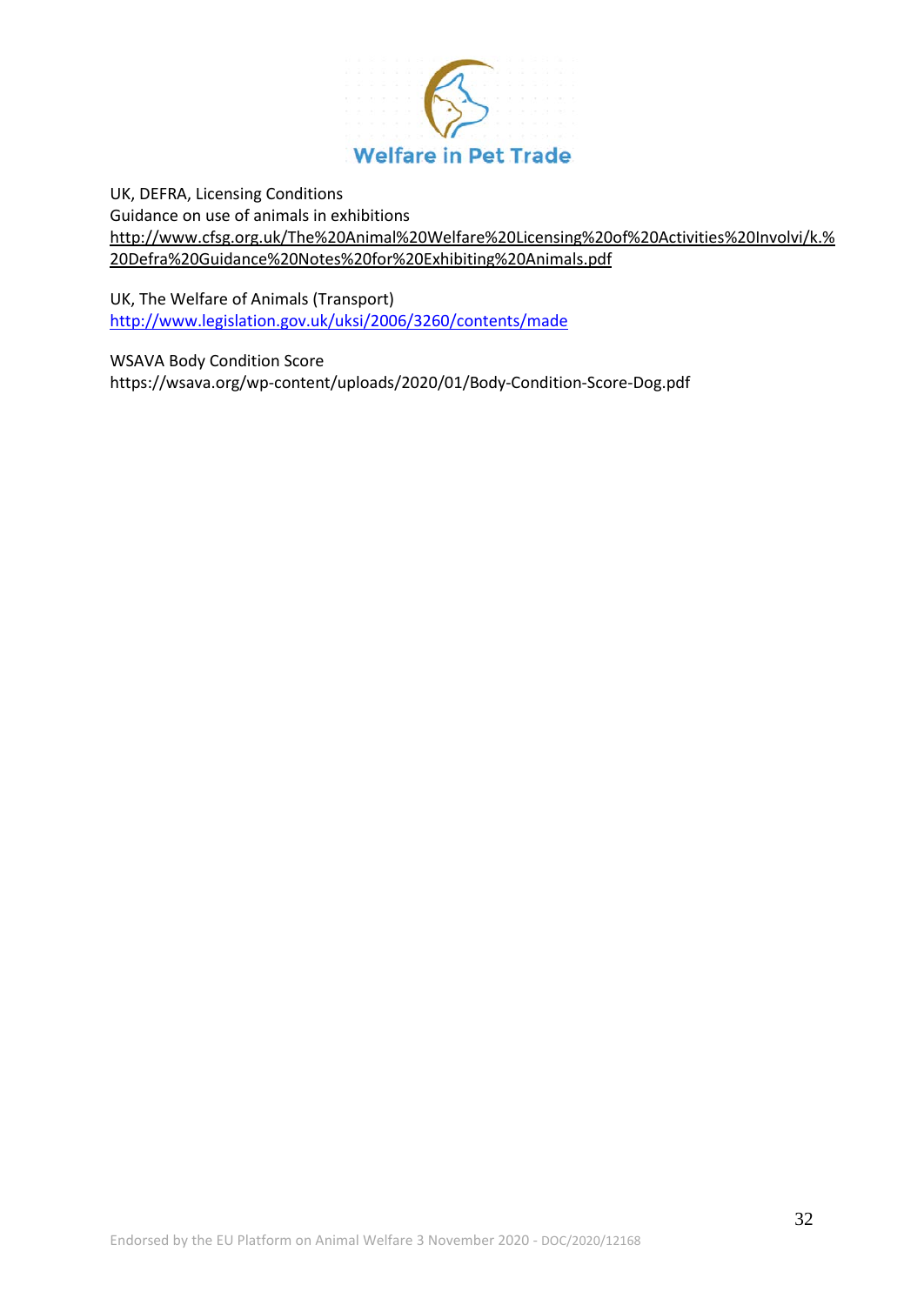

# Appendix 1: Contingency plan

- 1. The transporter must be covered by an insurance company (contact details, phone number)
- 2. Should there be an accident, road closure or severe weather conditions the following should implemented:
	- a. Consider cancelling the journey in its entirety, delaying the journey or returning to base and rearranging;
	- b. Use equipped satellite navigation to reroute around blockages;
	- c. Take advantage of sufficient drivers/staff and supplies for the animals on board in case of any length of delay;
	- d. Use air conditioning, heating and electric ventilation fitted to the vehicle;
	- e. Ensure two staff present at all times as animal welfare paramount. This should increase with the number of animals $67$ .
- 3. Should the cross-border crossings not be in use the transporter should look for an alternative crossing or cancel the journey.
- 4. Should the vehicle suffer an irreparable breakdown then the breakdown service must cover onward journey to base, garage, or kennels/cattery. Back up vehicles which meet the requirements to protect welfare, including suitable containers and climate control should be available in case of emergencies. In advance of travel, local kennels/catteries on the route should be contacted to ensure if they could assist in the case of an emergency.
- 5. Should staff suffer from illness a replacement staff member to cover the onward journey to base, garage, or kennels/cattery should be provided.
- 6. Should an animal or animals suffer from illness or injury during the journey, all pet handlers and drivers must be Pet First Aid trained. Immediate contact must be made with a vet at the closest location so that professional assessment can be made.
- 7. Should an animal need to be euthanised then a vet must be contacted immediately, the owner of the animal must be notified along with the circumstances and photos surrounding the decision. Both vet and owner would have to make that decision.
- 8. The transport vehicle must be fully equipped to deal with extreme heat and cold weather conditions. It must have an independent power source provided by leisure batteries. The transporter must also carry cool pads, ice blocks, additional blankets and coats for the animals on board. Should this be for an extended period then the assistance of local kennels or catteries should be sought. The vehicle must be fully equipped to prevent extremes of temperature in all situations. If the temperature is forecast to be high enough to require additional cooling mats or ice blocks, the journey should not be undertaken.
- 9. Should the transporter become aware of a notifiable disease in the area they are travelling to then this area should be avoided if possible, by rerouting or even cancelling the trip. Should this not be possible then the animals must remain within the vehicle for quarantine until exiting the area. The transporter should contact a local vet for advice and inform health agency official at the ports and borders.

<span id="page-32-0"></span> <sup>67</sup> Two members of staff per 16 animals.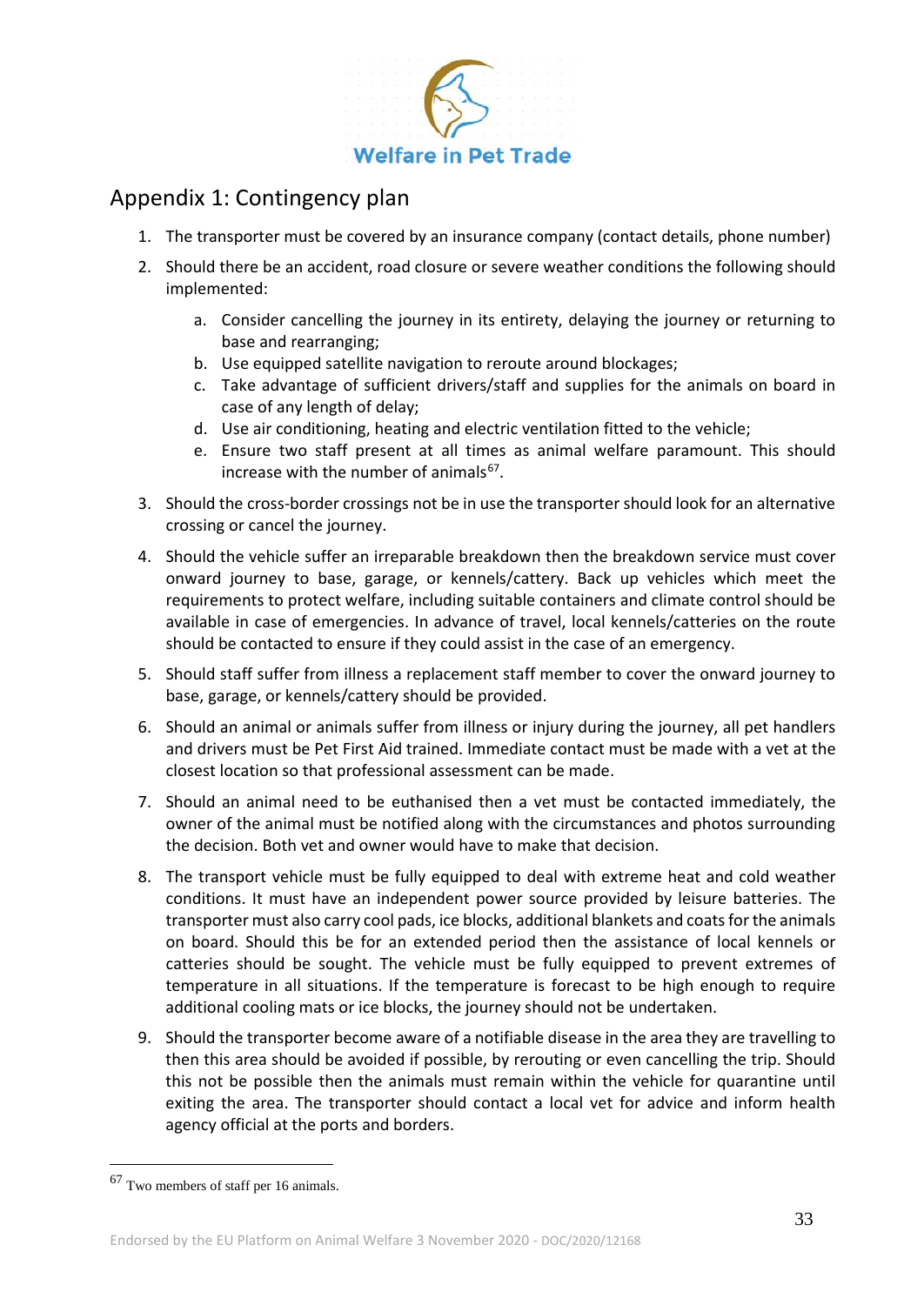

#### 10. Contact list

- a. European emergency number 112
- b. Technical assistance vehicle\_
- c. Insurance contact number\_\_\_
- d. Transport company
- e. Doctor<sup>68</sup>
- f. Hospital $36$
- g. Veterinarian $36$
- h. Responsible at departure\_\_\_
- i. Responsible during travel\_\_\_\_
- j. Responsible at destination
- k. Competent authority\_\_\_

<span id="page-33-0"></span> <sup>68</sup> Should be locatable throughout the journey route via mobile search or mapping e.g. google maps.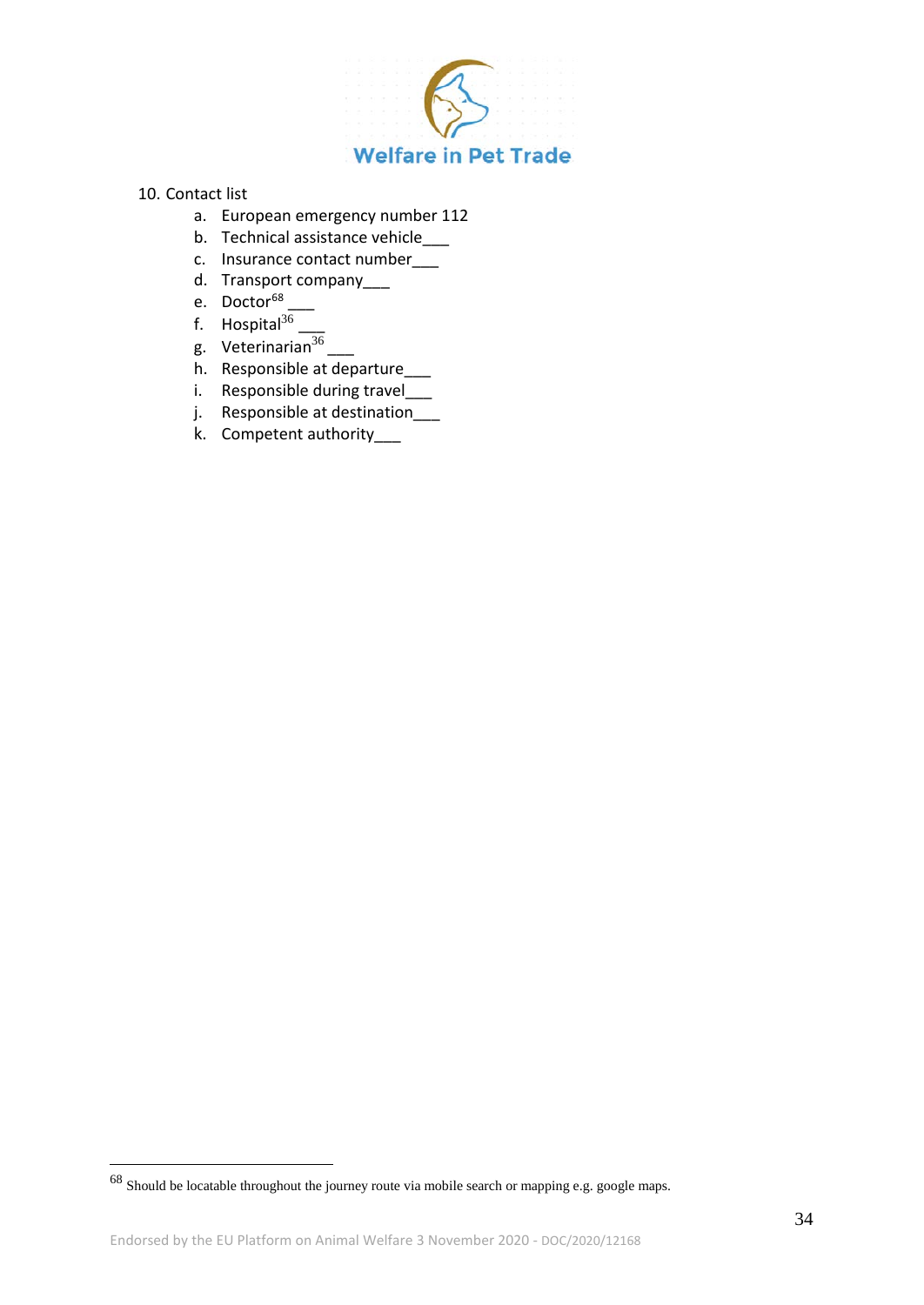

# Appendix 2: Animal health & welfare indicators

| <b>Indicator</b>                                           | <b>Description</b>                                                                                                                                                                                                                                                                                                                                                                                                                    | <b>Target</b> |
|------------------------------------------------------------|---------------------------------------------------------------------------------------------------------------------------------------------------------------------------------------------------------------------------------------------------------------------------------------------------------------------------------------------------------------------------------------------------------------------------------------|---------------|
| Animal has an injury due to<br>loading/transport/unloading | Animal shows signs of wounding or injury during/after<br>transport                                                                                                                                                                                                                                                                                                                                                                    | None          |
| Animals has drinking water                                 | Easily accessible clean water is provided to the animal in<br>sufficient quantity                                                                                                                                                                                                                                                                                                                                                     | All           |
| Animal has bedding material                                | Each animal is provided with absorbent material                                                                                                                                                                                                                                                                                                                                                                                       | All           |
| Animal<br>shows<br>of I<br>signs<br>disease                | Animal exhibits signs of infectious disease e.g. nasal or<br>ocular discharge, vomiting etc                                                                                                                                                                                                                                                                                                                                           | None          |
| Body condition score below<br>$3/9$ or $9/9$               | On a scale of 1-9 where $1$ = emaciation and $9$ = overweight,<br>the animal scores between 1-3 with 1 defined as "Bones"<br>easily visible (i.e. ribs, pelvis, lumbar vertebrae); loss of<br>muscle mass, obvious waist and abdominal tuck" or<br>"Massive fat deposits over thorax, spine and base of tail.<br>Waist and abdominal tuck absent. Fat deposits on neck and<br>limbs. Obvious abdominal distention." <sup>6970</sup> . | None          |

#### Body condition



1: Emaciated to very thin

Ribs, spine and hip bones are visible from a distance. No discernible body fat and an obvious loss of muscle mass to ribs, spine and hip bones are easily visible. No palpable body fat and minimal loss of muscle mass.

<span id="page-34-0"></span><sup>&</sup>lt;sup>69</sup> Development of a new welfare assessment protocol for practical application in long-term dog shelters S. Barnard, C. Pedernera, L. Candeloro, N. Ferri, A. Velarde, P. Dalla Villa - Veterinary Record 2016

<span id="page-34-1"></span><sup>70</sup> WSAVA Body condition score